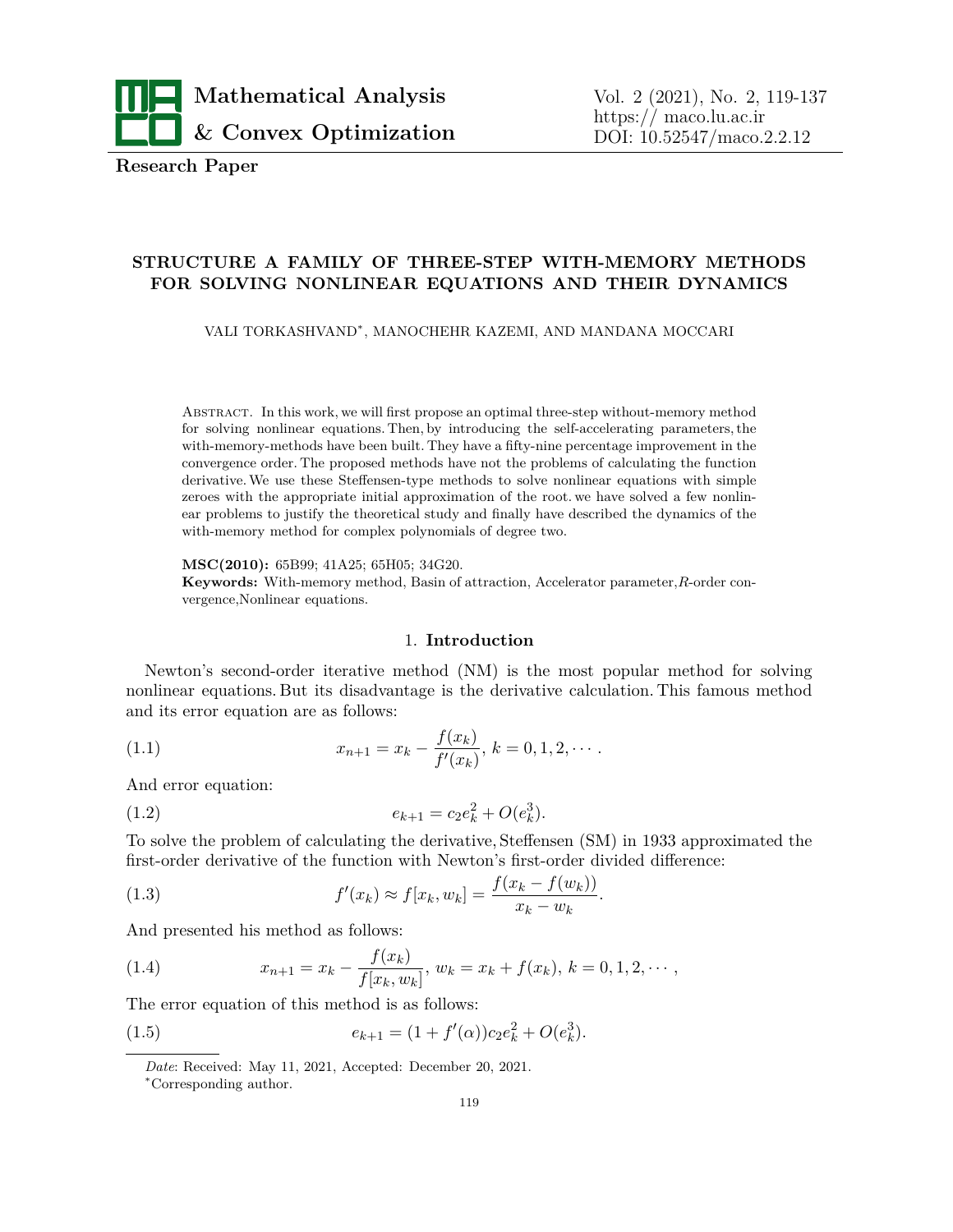The efficiency index of both methods is equal to  $\sqrt{2} \approx 1.41421$ .

Next, two-step and three-step methods for solving nonlinear equations were developed. Twentyseven years later, in 1960, Ostrowski introduced the most famous two-step without memory method  $[20]$  $[20]$ . This method is as follows  $(OM)$ :

(1.6) 
$$
\begin{cases} y_k = x_k - \frac{f(x_k)}{f'(x_k)}, k = 0, 1, 2, \cdots, \\ x_{k+1} = y_k - \frac{f(x_k)}{f'(x_k)} \frac{f(y_k)}{f(x_k) - 2f(y_k)}. \end{cases}
$$

This method has fourth-order convergence, and its error equation is as follows:

(1.7) 
$$
e_{k+1} = (c_2^3 - c_3c_2)e_k^4 + O(e_k^5).
$$

In 1974, Kung and Traub [[11\]](#page-17-1) introduced the following three-step without-derivatives method:

<span id="page-1-0"></span>(1.8) 
$$
\begin{cases} y_k = x_k - \frac{f(x_k)}{f(x_k, w_k]}, w_k = x_k + \gamma f(x_k), k = 0, 1, 2, \cdots, \\ z_k = y_k - \frac{f(x_k)f(w_k)}{(w_k - y_k)f(x_k, y_k)}, \\ x_{k+1} = z_k - \frac{f(y_k)f(w_k)(y_k - x_k - \frac{f(x_k)}{f(x_k, z_k)})}{(w_k - z_k)(y_k - z_k)} + \frac{f(y_k)}{f(y_k, z_k)}. \end{cases}
$$

The error equation of this optimal method is as follows:

(1.9) 
$$
e_{k+1} = (1 + f'(\alpha)\gamma)^4 (2c_2^2 - c_3)(5c_2^3 - 5c_2c_3 + c_4)e_k^8 + O(e_k^9).
$$

Nine years later, B. Neta [[19\]](#page-17-2) (NM) proposed the first three-step with-memory method to solve nonlinear equations:

$$
(1.10)
$$
\n
$$
\begin{cases}\nw_k = x_k - \frac{f(x_k)}{f'(x_k)} + (f(w_{k-1})\phi_z + f(z_{k-1})\phi_w) + \frac{f(x_x)^2}{f(w_{k-1}) + f(z_{k-1})}, \\
\phi_w = \frac{w_{k-1} - x_k}{(f(w_{k-1}) - f(x_k))^2} - \frac{1}{f(w_{k-1}) - f(x_k)f'(x_k)}, \\
\phi_z = \frac{z_{k-1} - x_k}{(f(z_{k-1}) - f(x_k))^2} - \frac{1}{f(z_{k-1}) - f(x_k)f'(x_k)}, \\
z_k = x_k - \frac{f(x_k)}{f'(x_k)} + (f(w_k)\phi_z + f(z_{k-1})\psi_w) + \frac{f(x_x)^2}{f(w_k) + f(z_{k-1})}, \\
\psi_w = \frac{w_k - x_k}{(f(w_k) - f(x_k))^2} - \frac{1}{f(w_k) - f(x_k)f'(x_k)}, \\
\gamma_z = \frac{z_k - x_k}{(f(z_k) - f(x_k))^2} - \frac{1}{f(z_k) - f(x_k)f'(x_k)}, \\
x_{k+1} = x_k - \frac{f(x_k)}{f'(x_k)} + (f(w_k)\gamma_z + f(z_k)\psi_w) + \frac{f(x_x)^2}{f(w_k) + f(z_k)}. \n\end{cases}
$$

In 2011, Geum and Kim[[9](#page-17-3)] introduced the following four-step method (GKM):

$$
(1.11)
$$
\n
$$
\begin{cases}\ny_k = x_k - \frac{f(x_k)}{f'(x_k)}, u_k = \frac{f(y_k)}{f(x_k)}, v_k = \frac{f(z_k)}{f(y_k)}, w_k = \frac{f(z_k)}{f(x_n)}, \\
K_w = \frac{1 + \beta u_k + \beta u_k^2}{1 + (\beta - 2)u_k + (1 + 2.5\beta)u_k^2}, z_k = y_k - K(u_k)\frac{f(y_n)}{f'(x_n)}, \\
H(u_k, v_k, w_k) = \frac{1 - u_k - 1.5v_k - 2.5w_{k-1}}{1 - 3u_k - 2.5v_k + 1.5w_{k-1}}, s_k = z_k - H(u_k, v_k, w_k)\frac{f(z_n)}{f'(x_k)}, \\
G(u_k, v_k, w_n, t_k) = \frac{1 - u_n - 1.5v_k - 3w_k + 1.5t_k - 3.25v_k w_k + 0.75v_k^3 - 0.25(\beta^2 - \beta + 8)v_k u_k^4 - 1.5t_k u_k^2 + du_k w_k^2}{1 - 3u_n - 2.5v_k + w_k + 0.5t_k - 4.75v_k w_k - 0.75v_k^3 - 0.25(\beta^2 - \beta + 8)v_k u_k^4 - 4.5t_k u_k^2 + (d - 13.5)u_k w_k^2}, \\
x_{k+1} = x_k - \frac{f(x_n)}{f'(x_k)} + (f(w_k)\gamma_z + f(z_k)\psi_w) + \frac{f(x_x)^2}{f(w_k) + f(z_k)}.\n\end{cases}
$$

**Remark 1:** The efficiency indices of optimal one-step, two-step, three-step and, four-step methods are as follows:  $2^{\frac{1}{2}} = 1.41421, 4^{\frac{1}{3}} = 1.5874, 8^{\frac{1}{4}} = 1.6818, 16^{\frac{1}{5}} = 1.7411.$ 

Other researchers used without-memory methods to solve nonlinear equations. These include Chun et al.  $[3]$ , Kansal et al.  $[10]$  $[10]$ , Cordero et al.  $[4,5]$  $[4,5]$ , Soleymani et al.  $[22]$  $[22]$  $[22]$ , and so on. In the continuation of this paper, in the second section, we will first introduce the optimal three-step without memory methods with one and two accelerator parameters. In the third section, we will build new with-memory methods improvement in convergence order. In Section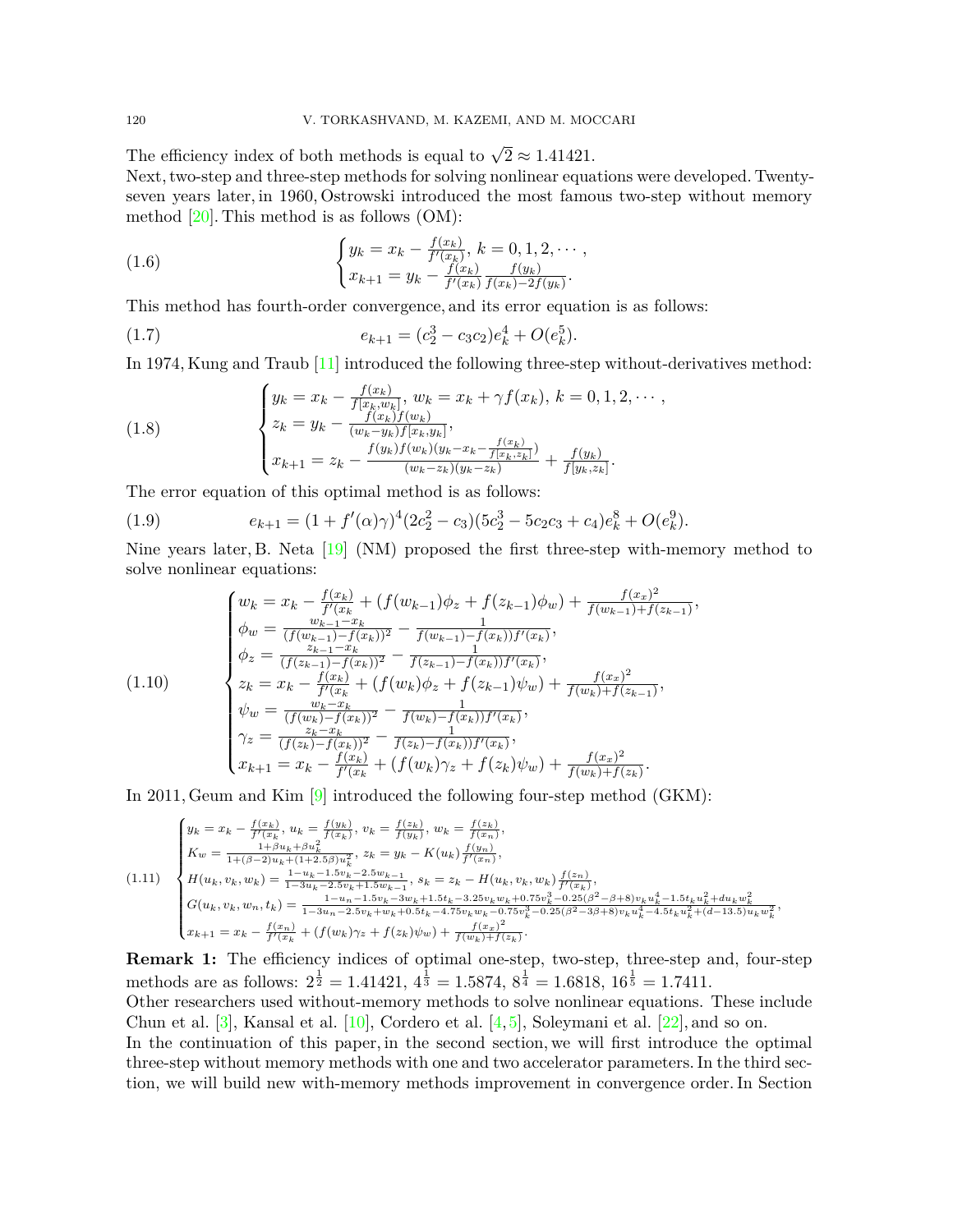four, we will see the correctness of the theorems presented in sections two and three by mentioning numerical examples. Section 5 shows the convergence planes of the method with the optimal Steffensen-Lui's type family applied to the quadratic polynomial  $p(z) = z^2 - 1$ . Finally, in Section 6, our conclusion is presented.

#### <span id="page-2-0"></span>2. **Without-Memory Methods**

This section has devoted to three-point root-finding methods. In 2010, Liu et al. [[14\]](#page-17-8) derived the without memory methods of fourth-order convergent. They proposed the following twostep method:

(2.1) 
$$
\begin{cases} y_k = x_k - \frac{f(x_k)}{f(x_k, w_k)}, w_k = x_k + f(x_k), k = 0, 1, 2, \cdots, \\ x_{k+1} = y_k - \frac{f(x_k, y_k) - f(y_k, w_k) + f(x_k, w_k)}{f(x_k, y_k)^2} f(y_k). \end{cases}
$$

The class of methods defined by  $(2.1)$  $(2.1)$  is of fourth-order, and satisfies the error relation:

(2.2) 
$$
e_{k+1} = (1 + f'(\alpha))c_2((2 + f'(\alpha))c_2^2 - (1 + f'(\alpha))c_3)e_k^4 + O(e_k^5).
$$

Now, we will proposed the following three-step method based on Liu et al.'s method:

<span id="page-2-1"></span>(2.3) 
$$
\begin{cases} y_k = x_k - \frac{f(x_n)}{f[x_k, w_k]}, w_k = x_k + f(x_k), k = 0, 1, 2, \cdots, \\ z_k = y_k - \frac{f[x_k, y_k] - f[y_k, w_k] + f[x_k, w_k]}{f[x_k, y_k]^2} f(y_k), \\ x_{k+1} = \frac{f(z_k)}{f'(z_k)}. \end{cases}
$$

The eight-order method is not optimized because it uses five evaluations of its function and its derivative. Therefore, according to Kung and Traub's conjecture must be reduced a function evaluation. We modify  $(2.3)$  $(2.3)$  by approximating  $f'(z_k)$  with

$$
(2.4) \t f'(z_k) \approx f[x_k, z_k] + (f[w_k, x_k, y_k] - f[w_k, x_k, z_k] - f[y_k, x_k, z_k])(x_k - z_k).
$$

Now, the one-parameter without-memory method based on Liu et al.'s method [\(2.1\)](#page-2-0) can be rewriten as follows:

<span id="page-2-2"></span>(2.5) 
$$
\begin{cases} y_k = x_k - \frac{f(x_n)}{f[x_k, w_k]}, w_k = x_k + \gamma f(x_k), k = 0, 1, 2, \cdots, \\ z_k = y_k - \frac{f[x_k, y_k] - f[y_k, w_k] + f[x_k, w_k]}{f[x_k, y_k]^2} f(y_k), \\ x_{k+1} = \frac{f(x_k, z_k) + (f[w_k, x_k, y_k] - f[w_k, x_k, z_k] - f[y_k, x_k, z_k])(x_k - z_k)}{f(x_k, x_k, y_k) - f[w_k, x_k, z_k] - f[y_k, x_k, z_k])(x_k - z_k)}. \end{cases}
$$

In the next theorem, we prove that the proposed method  $(2.5)$  $(2.5)$  $(2.5)$  is a three-step optimal method that has the order of convergence 8.

<span id="page-2-3"></span>**Theorem 2.1.** *Suppose*  $\alpha \in I$  *be a zero of a sufficiently differentiable function*  $f : I \subset \mathbb{R} \to \mathbb{R}$ *in interval I. If sequence*  $x_0$  *is sufficiently close to*  $\alpha$ *, then the method ([2.5](#page-2-2)) has the order of convergence eight.*

*Proof.* We show the Mathematica code for obtaining the mentioned Taylor's series. For simplicity, we have removed the indexes.

$$
In[1] := f[e_{-}] = fla(e + c_{2}e^{2} + c_{3}e^{3} + c_{4}e^{4} + c_{5}e^{5} + c_{6}e^{6} + c_{7}e^{7} + c_{8}e^{8}),
$$

where  $e = x - \alpha$ ,  $f/a = f'(\alpha)$ . Note that since  $\alpha$  is a simple zero of  $f(x) = 0$ , ae have  $f'(\alpha) \neq 0, f(\alpha) = 0$ . We define

$$
In[2]: f[x_-, y_-] = \frac{f[x] - f[y]}{x - y};
$$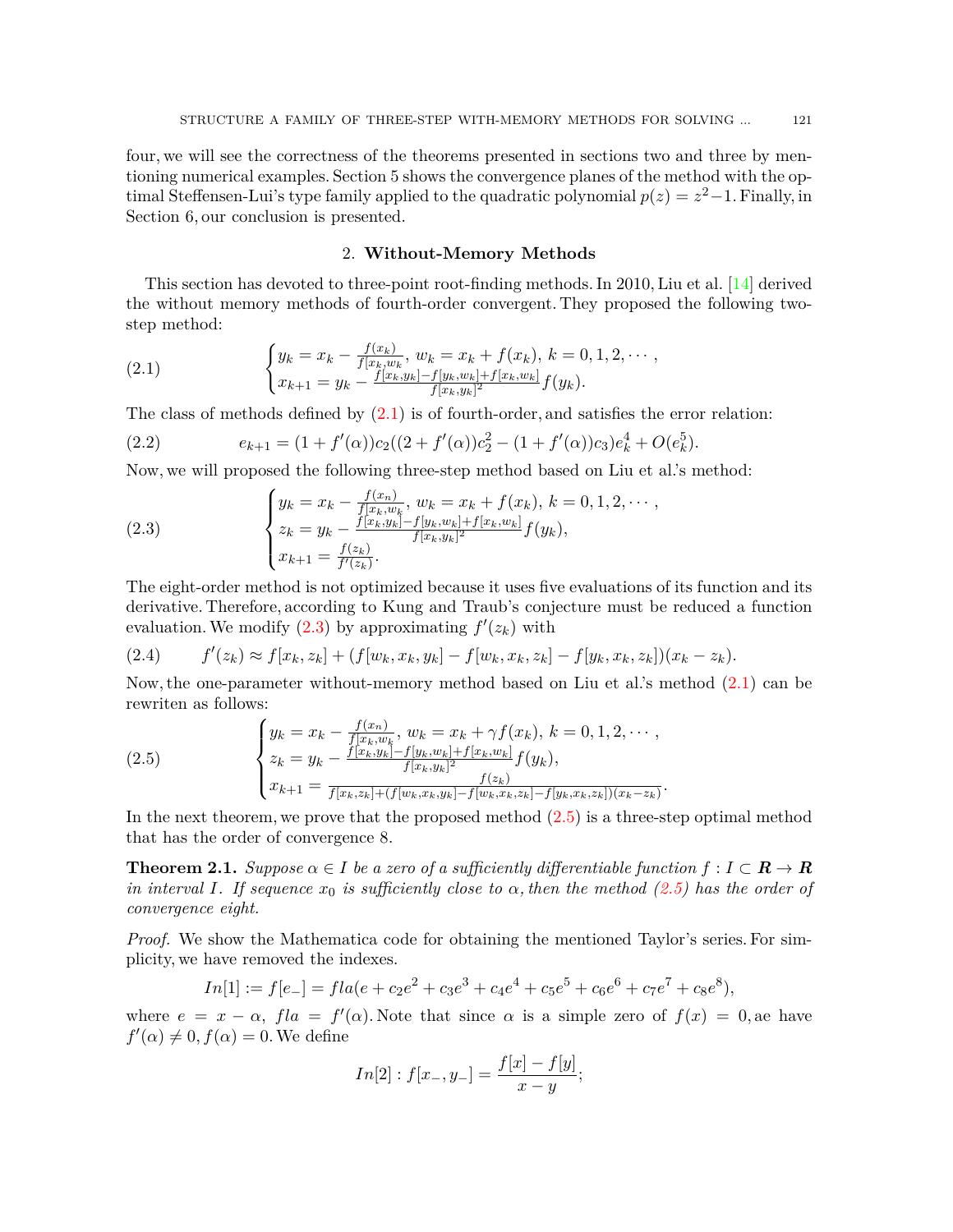$$
In[3]:=ew=e+\gamma f[e];
$$

<span id="page-3-3"></span>(2.6) 
$$
Out[3] = e(1 + \gamma f l a) + ... + O[e]^9;
$$

$$
In[4] := ey = e - Series[\frac{f[e]}{f[e, ew]}, \{e, 0, 8\}];
$$

<span id="page-3-4"></span>(2.7) 
$$
Out[4] = (1 + \gamma f l a) c_2 e^2 + ... + O[e]^9
$$

$$
In [5]: ez=ey-Series[\frac{f[e,ey]-f[ey,ew]+f[e,ew]}{f[e,ey]^2}f[ey],\,\{e,0,8\}];
$$

<span id="page-3-5"></span>(2.8) 
$$
Out[5] = (1 + \gamma f l a) c_2 ((2 + \gamma f l a) c_2^2 - (1 + \gamma f l a) c_3) e^4 + O[e]^5
$$

$$
In[6] := e1 = ez - Series[f[ez]((f[ew, e, ey] - f[ew, e, ez] - f[ey, e, ez])(e - ez))^{-1}, \{e, 0, 8\} // FullSimplify
$$

<span id="page-3-0"></span>(2.9) 
$$
Out[6] = (1 + \gamma f l a)^2 c_2^2 ((2 + \gamma f l a) c_2^2 - (1 + \gamma f l a) c_3)(2 + \gamma f l a) c_2^3 - (1 + \gamma f l a) c_2 c_3 + (1 + \gamma f l a) c_4) e^8 + O[e]^{5}
$$

According to the output of the ([2.9](#page-3-0)) of the Mathematica program, the proof of Theorem ([2.1\)](#page-2-3) ends.  $\Box$ 

In the continuation of this section, by entering another self-accelerator parameter, we propose the following two-parameter without-memory method:

<span id="page-3-1"></span>(2.10) 
$$
\begin{cases} y_k = x_k - \frac{f(x_n)}{f[x_k, w_k + \beta f(w_k)]}, w_k = x_k + \gamma f(x_k), k = 0, 1, 2, \cdots, \\ z_k = y_k - \frac{f[x_k, y_k] - f[y_k, w_k] + f[x_k, w_k]}{f[x_k, y_k]^2} f(y_k), \\ x_{k+1} = \frac{f(x_k, z_k] + (f[w_k, x_k, y_k] - f[w_k, x_k, z_k] - f[y_k, x_k, z_k])(x_k - z_k)}{f(x_k, z_k) + (f[w_k, x_k, y_k] - f[w_k, x_k, z_k] - f[y_k, x_k, z_k])(x_k - z_k)}. \end{cases}
$$

<span id="page-3-2"></span>**Theorem 2.2.** Assume that the function  $f: I \subset \mathbb{R} \to \mathbb{R}$  for an open interval *I* has a simple *root*  $\alpha \in I$ *. Let*  $f(x)$  *be sufficiently smooth in the interval I, then the order of convergence of the new family method defined by ([2.10\)](#page-3-1) is eight and its error equation is as follows:*

$$
e_{k+1} = (1 + \gamma f'(\alpha))^2 (\beta + c_2)^2 (\beta + f'(\alpha)\beta\gamma)c_2 + (2 + \gamma f'(\alpha))c_2^2 - (1 + \gamma f'(\alpha))c_3)
$$

<span id="page-3-6"></span>
$$
(2.11) \qquad (c_2(c_2(\beta + \gamma \beta f'(\alpha) + (2 + \gamma f'(\alpha))c_2) - (1 + \gamma f l a)c_3) + c_4 + c_4 f'(\alpha)\gamma)e_k^8 + O(e_k^9).
$$

*Proof.* The proof of Theorem  $(2.2)$  $(2.2)$  is similar to Theorem  $(2.1)$  $(2.1)$ . So, we have refused to prove it.  $\square$ 

## 3. **Design some methods with-memory**

We will divide this section into two parts. Firstly, we will introduce the family of singleparameter with-memory methods. In the second part of this section, we will extract twoparameter memory methods from without-memory methods of equation [\(2.10](#page-3-1)).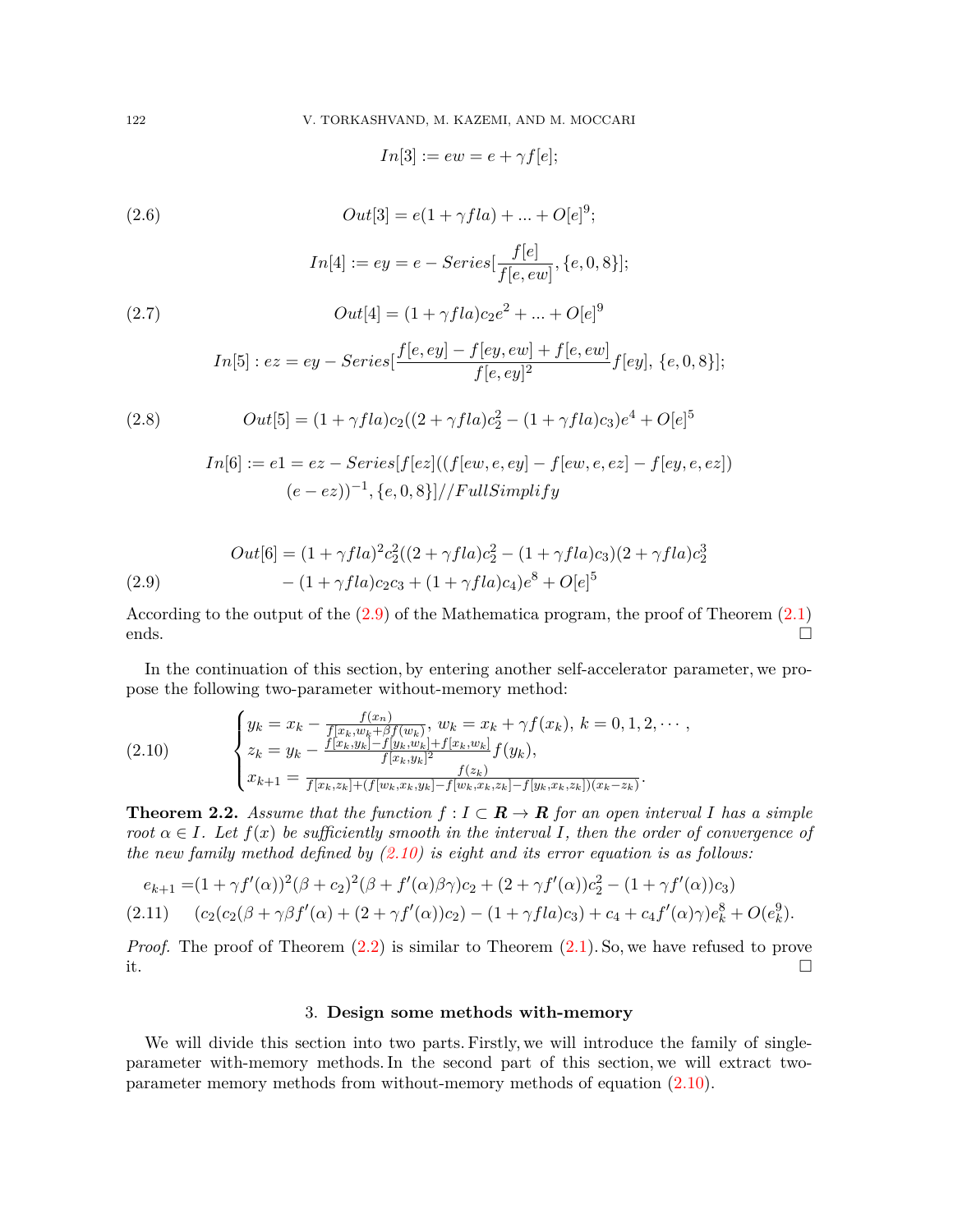3.1. **One-parameter with-memory methods.** In this section, we propose the following iterative method with memory based on ([2.5](#page-2-2)):

<span id="page-4-0"></span>(3.1) 
$$
\begin{cases} \gamma_k = \frac{-1}{f'(\alpha)}, k = 1, 2, 3, \cdots, \\ y_k = x_k - \frac{f(x_k)}{f(x_k, w_k)}, w_k = x_k + \gamma_k f(x_k), k = 0, 1, 2, \cdots, \\ z_k = y_k - \frac{f(x_k, y_k] - f[y_k, w_k] + f[x_k, w_k]}{f(x_k, y_k)^2} f(y_k), \\ x_{k+1} = \frac{f(x_k, z_k) + (f[w_k, x_k, y_k] - f[w_k, x_k, z_k] - f[y_k, x_k, z_k])(x_k - z_k)}{f(x_k, y_k) - f[w_k, x_k, z_k] - f[y_k, x_k, z_k])(x_k - z_k)}. \end{cases}
$$

Then the error equation of method [\(2.5](#page-2-2)) will be greater than eight. If  $1 + f'(\alpha)\gamma = 0$ , since *α*, the exact root of the equation is not available, so the value of  $f'(\alpha)$  cannot be calculated accurately. So it can be approximated as follows:

$$
(3.2) \t\t f'(\alpha) \approx \bar{f}'(\alpha)
$$

And

$$
\gamma_k = \frac{-1}{\bar{f}'(\alpha)}
$$

In the following, we want to choose as good as possible available nodes to earn the highest convergence order of the three-point with memory methods. Accordingly, we have considered in this paper five following approximations of the self-accelerating parameter  $\gamma_k$ : [*I*] Secant Approach

(3.4) 
$$
\bar{f}'(\alpha) = \frac{f(x_k) - f(x_{k-1})}{x_k - x_{k-1}}
$$

[*II*] Secant Approach 1

(3.5) 
$$
\bar{f}'(\alpha) = \frac{f(x_k) - f(w_{k-1})}{x_k - w_{k-1}}
$$

[*III*] Secant Approach 2

(3.6) 
$$
\bar{f}'(\alpha) = \frac{f(x_k) - f(y_{k-1})}{x_k - y_{k-1}}
$$

[*IV* ] Best Secant Approach

(3.7) 
$$
\bar{f}'(\alpha) = \frac{f(x_k) - f(z_{k-1})}{x_k - z_{k-1}}
$$

[*V*] Newton's Interpolatory Approach with fourth degree polynomial

(3.8) 
$$
\bar{f}'(\alpha) = N_4'(x_k), N_4(t; x_k, z_{k-1}, y_{k-1}, w_{k-1}, x_{k-1})
$$

The self-accelerating parameter  $\gamma_k$  can be specified recursively as follows: [*I*] Secant Approach

<span id="page-4-1"></span>(3.9) 
$$
\gamma_k = \frac{-1}{\bar{f}'(\alpha)} = -\frac{x_k - x_{k-1}}{f(x_k) - f(x_{k-1})}
$$

[*II*] Secant Approach 1

<span id="page-4-2"></span>(3.10) 
$$
\gamma_k = \frac{-1}{\bar{f}'(\alpha)} = -\frac{x_k - w_{k-1}}{f(x_k) - f(w_{k-1})}
$$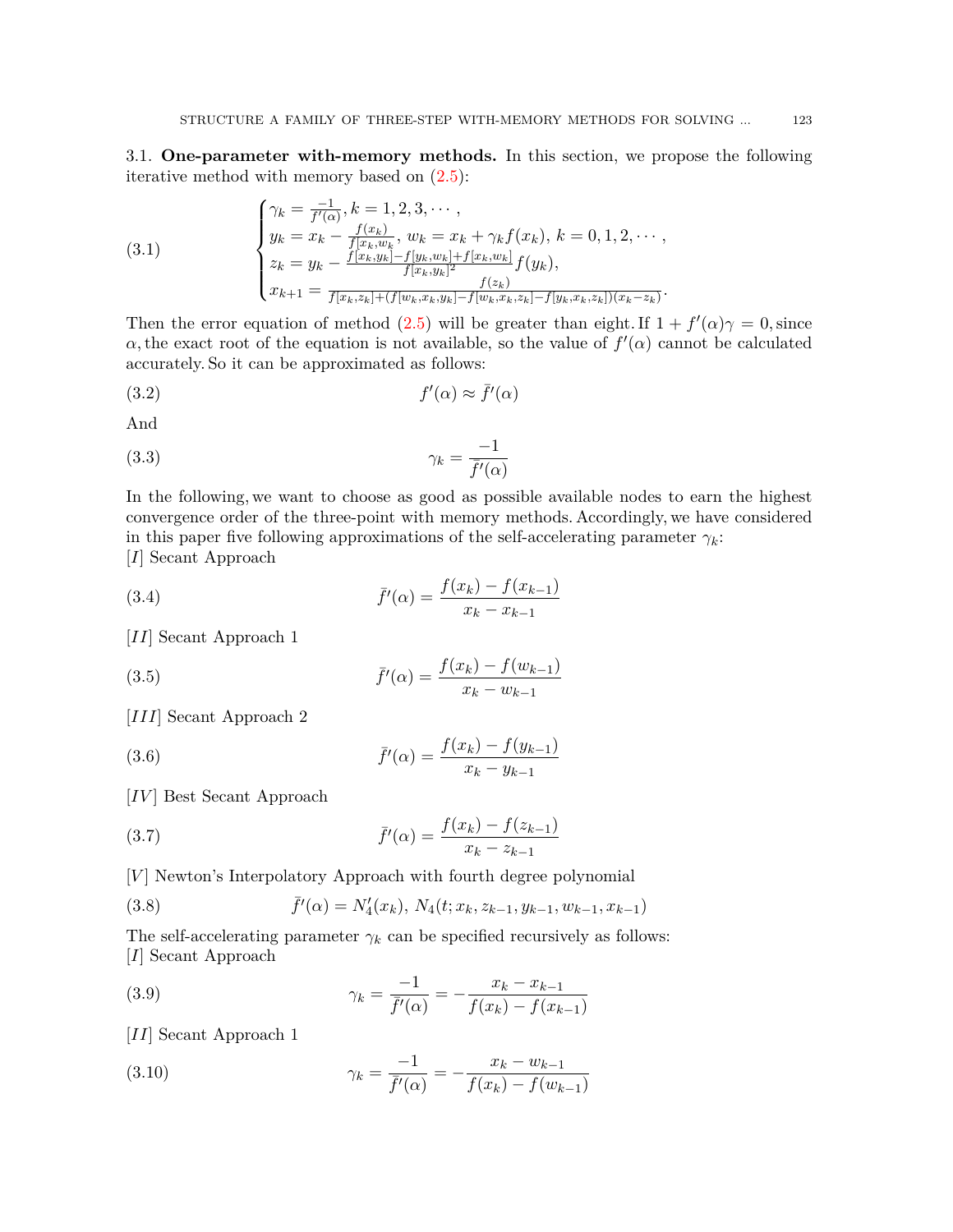[*III*] Secant Approach 2

<span id="page-5-5"></span>(3.11) 
$$
\gamma_k = \frac{-1}{\bar{f}'(\alpha)} = -\frac{x_k - y_{k-1}}{f(x_k) - f(y_{k-1})}
$$

[*IV*] Best Secant Approach

<span id="page-5-7"></span>(3.12) 
$$
\gamma_k = \frac{-1}{\bar{f}'(\alpha)} = -\frac{x_k - z_{k-1}}{f(x_k) - f(z_{k-1})}
$$

[*V*] Newton's Interpolatory Approach with fourth degree polynomial

<span id="page-5-0"></span>(3.13) 
$$
\gamma_k = \frac{-1}{\bar{f}'(\alpha)} = -\frac{1}{N'_4(x_k)} = N'_4(x_k), N_4(t; x_k, z_{k-1}, y_{k-1}, w_{k-1}, x_{k-1})
$$

If we determine  $\gamma_k$  using one of the above methods, we can obtain the new-family with-memory of methods.

<span id="page-5-6"></span>**Theorem 3.1.** Let the initial approximation  $x_0$  be sufficiently close to the zero  $\alpha$  of  $f(x)$ *and the parameter*  $\gamma_k$  *in the iterative method [\(3.1\)](#page-4-0) is recursively computed by the forms given in [\(3.9\)](#page-4-1)-([3.13\)](#page-5-0). Then, the convergence order of the three-point with-memory methods [\(3.1\)](#page-4-0) with the corresponding expressions*  $(3.9)$ *<sup>2</sup>* $(3.13)$  *<i>of*  $\gamma_k$  *is at least*  $4 + 3\sqrt{2}, \frac{1}{2}$  $\frac{1}{2}(9+\sqrt{57}), \frac{1}{2}$ with the corresponding expressions  $(3.9)-(3.13)$  of  $\gamma_k$  is at least  $4+3\sqrt{2}, \frac{1}{2}(9+\sqrt{57}), \frac{1}{2}(9+\sqrt{57}))$  $\overline{65}$  $), 9, \frac{1}{2}$  $\frac{1}{2}(11 + \sqrt{89})$ *, and*  $r = \frac{1}{2}$  $\frac{1}{2}(11+\sqrt{89}).$ 

*Proof.* Taylor's series expansion of  $f(x)$  about  $\alpha$  is given by

<span id="page-5-1"></span>(3.14) 
$$
f(x) = f(\alpha) + (x - \alpha)f'(\alpha) + \frac{(x - \alpha)^2}{2f''(\alpha)} + \frac{(x - \alpha)^3}{3!f''(\alpha)} + \dots
$$

Now using the relations  $x_k - \alpha = e_k$  and  $x_{k-1} - \alpha = e_{k-1}$  also using the relation ([3.14](#page-5-1)) we have:

<span id="page-5-2"></span>(3.15) 
$$
f(x_k) = f(\alpha) + (x_k - \alpha)f'(\alpha) + \frac{(x_k - \alpha)^2}{2f''(\alpha)} + \frac{(x_k - \alpha)^3}{3!f''(\alpha)} + \dots
$$

and

<span id="page-5-3"></span>(3.16) 
$$
f(x_{k-1}) = f(\alpha) + (x_{k-1} - \alpha)f'(\alpha) + \frac{(x_{k-1} - \alpha)^2}{2f''(\alpha)} + \frac{(x_{k-1} - \alpha)^3}{3!f''(\alpha)} + \dots
$$

Using  $(3.15)$  $(3.15)$  $(3.15)$  and  $(3.16)$  $(3.16)$  $(3.16)$ ,  $x_k - x_{k-1} = e_k - e_{k-1}$  we get

(3.17) 
$$
\frac{f(x_k) - f(x_{k-1})}{x_k - x_{k-1}} = \frac{(e_k - e_{k-1})f'(\alpha) + \frac{(e_k - e_{k-1})^2 f''(\alpha)}{2!} + \frac{(e_k - e_{k-1})^3 f'''(\alpha)}{3!} + \dots}{e_k - e_{k-1}} = f'(x^*) + \frac{(e_k + e_{k-1})f''(\alpha)}{2!} + \frac{(e_k^2 - e_k e_{k-1} + e_{k-1}^2)f'''(\alpha)}{3!} + \dots
$$

Using the relation  $(3.9)$  $(3.9)$  we have:

<span id="page-5-4"></span>(3.18) 
$$
\gamma_k = -\frac{1}{f'(\alpha) + \frac{(e_k + e_{k-1})f''(\alpha)}{2!} + \frac{(e_k^2 - e_k e_{k-1} + e_{k-1}^2)f'''(\alpha)}{3!} + \dots}
$$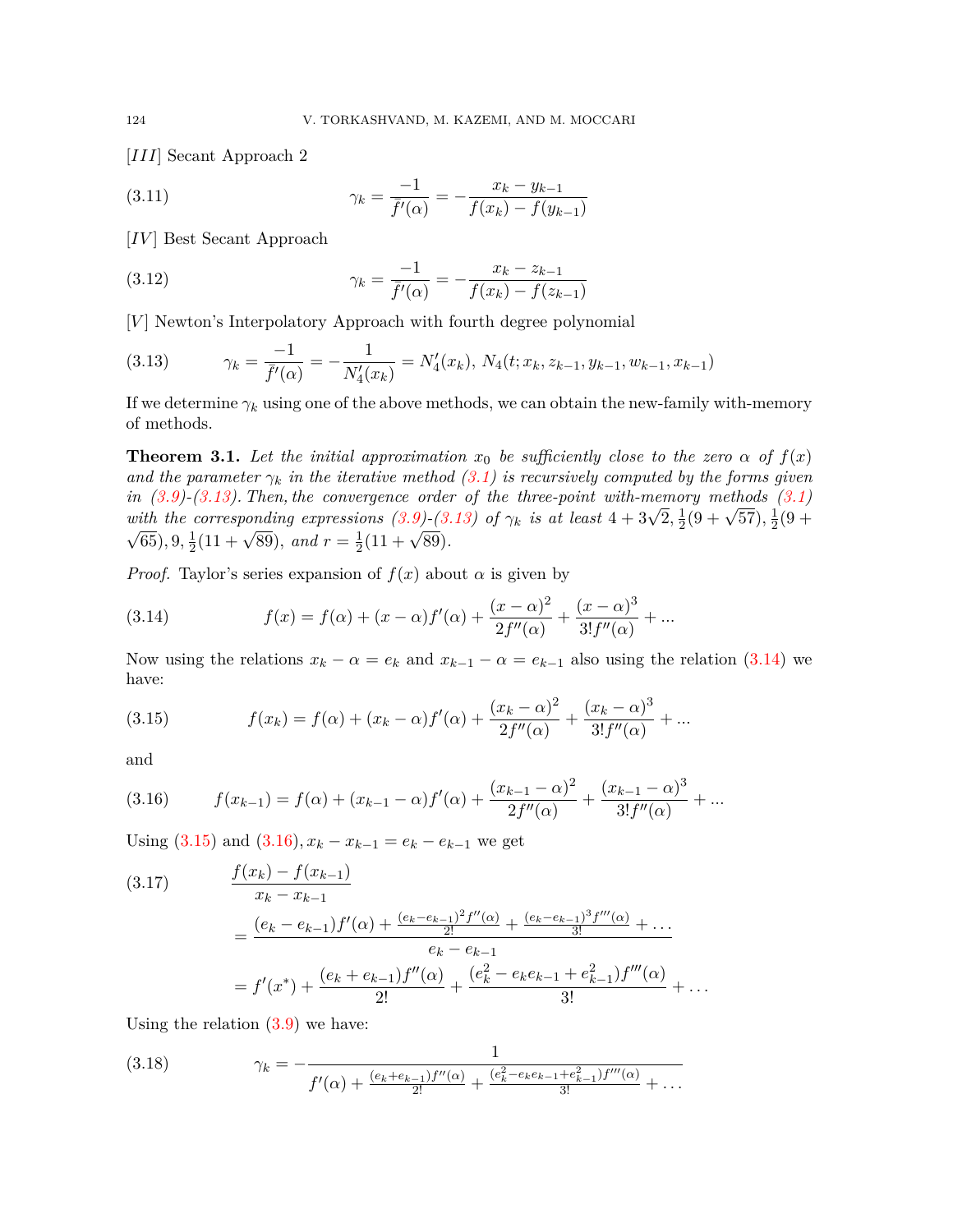Now to calculate  $(1 + \gamma_k f'(\alpha))$  using equation [\(3.18\)](#page-5-4) we achieve:

<span id="page-6-0"></span>
$$
(3.19) \t 1 + \gamma_k f'(\alpha)
$$
  
= 1 - 
$$
f'(\alpha)
$$
  
= 
$$
1 - \frac{f'(\alpha)}{f'(\alpha) + \frac{(e_k + e_{k-1})f''(\alpha)}{2!} + \frac{(e_k^2 - e_k e_{k-1} + e_{k-1}^2)f'''(\alpha)}{3!} + \dots}
$$
  
= 
$$
\frac{(e_k + e_{k-1})c_2 + (e_k^2 - e_k e_{k-1} + e_{k-1}^2)c_3 + \dots}{1 + (e_k + e_{k-1})c_2 + (e_k^2 - e_k e_{k-1} + e_{k-1}^2)c_3 + \dots}
$$
  

$$
\sim c_2 e_{k-1}
$$

By using the relation  $(3.19)$  $(3.19)$ , and outputs  $(2.6),(2.7)(2.8)$  $(2.6),(2.7)(2.8)$  $(2.6),(2.7)(2.8)$  $(2.6),(2.7)(2.8)$  and  $(2.9)$  $(2.9)$  of  $(2.1)$  $(2.1)$ , also considering the error equations  $e_{k+1}, e_{k,z}, e_{k,y}, e_{k,w}$  we get

<span id="page-6-1"></span>(3.20) 
$$
\begin{cases} e_{k+1} \sim (1 + \gamma_k f'(\alpha)) e_k^8 \sim e_{k-1} e_{k-1}^{8r} \sim e_{k-1}^{1+8r}, \\ e_{k,z} \sim (1 + \gamma_k f'(\alpha)) e_k^4 \sim e_{k-1} e_{k-1}^{4r} \sim e_{k-1}^{1+4r}, \\ e_{k,y} \sim (1 + \gamma_k f'(\alpha)) e_k^2 \sim e_{k-1} e_{k-1}^{2r} \sim e_{k-1}^{1+2r}, \\ e_{k,w} \sim (1 + \gamma_k f'(\alpha)) e_k \sim e_{k-1} e_{k-1}^r \sim e_{k-1}^{1+r}, \end{cases}
$$

Firstly, we assume that the R-orders of convergence of the sequences  $w_k$ *,*  $y_k$ *,*  $z_k$  and  $x_k$  are at least *r*1*, r*2*, r*<sup>3</sup> and *r*, respectively. Hence

(3.21) 
$$
\begin{cases} e_{k+1} \sim e_k^r \sim e_k^{r^2}, \\ e_{k,y} \sim e_k^{r_3} \sim e_k^{rr_3}, \\ e_{k,y} \sim e_k^{r_2} \sim e_k^{r_2}, \\ e_{k,w} \sim e_k^{r_1} \sim e_k^{r_1}, \end{cases}
$$

Now, by comparing the right-hand sides of equations ([3.20\)](#page-6-1) and [\(3.21\)](#page-6-2), we also the following nonlinear system of four equations in  $r_1$ ,  $r_2$ ,  $r_3$  and  $r$ 

<span id="page-6-2"></span>
$$
\begin{cases}\nrr_1 - 1 - r = 0, \\
rr_2 - 1 - 2r = 0, \\
rr_3 - 1 - 4r = 0, \\
r^2 - 1 - 8r = 0.\n\end{cases}
$$

We obtain :  $r_1 = \frac{-1}{2}(-2 + 3\sqrt{2}), r_2 = \frac{3}{\sqrt{2}}$  $\frac{1}{2}$ ,  $r_3 = \frac{1}{2}$  $\frac{1}{2}(4+3\sqrt{2})$  and  $r = (4+3\sqrt{2})$ . Thus, we can conclude that the R-order of the with-memory methods ([3.1\)](#page-4-0) and ([3.9](#page-4-1)) is  $r = (4 + 3\sqrt{2})\text{We}$ show this method with TM8.24.

Also, by using the relations  $x_k - \alpha = e_k$  and  $w_{k-1} - \alpha = e_{k-1,w}$  also the relation ([3.14](#page-5-1)) we have:

<span id="page-6-3"></span>
$$
(3.22) \ f(w_{k-1}) = f(\alpha) + (w_{k-1} - \alpha)f'(\alpha) + \frac{(w_{k-1} - \alpha)^2 f''(\alpha)}{2!} + \frac{(w_{k-1} - \alpha)^3 f'''(\alpha)}{3!} + \dots
$$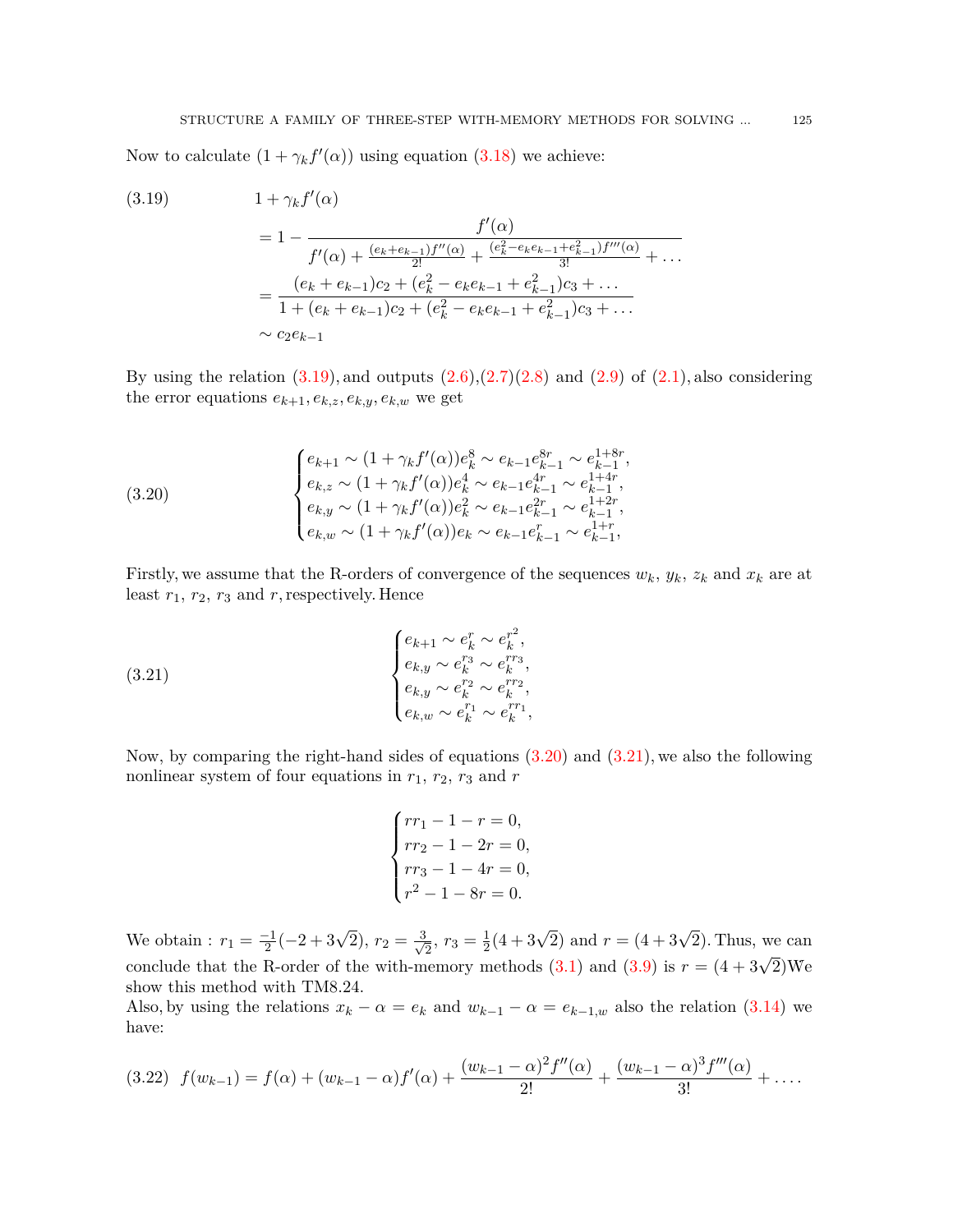Using  $(3.15), (3.22),$  $(3.15), (3.22),$  $(3.15), (3.22),$  $(3.15), (3.22),$  $(3.15), (3.22),$  and  $x_k - w_{k-1} = e_k - e_{k-1,w}$  we get

(3.23) 
$$
\frac{f(x_k) - f(w_{k-1})}{x_k - w_{k-1}} = \frac{(e_k - e_{k-1,w})f'(\alpha) + \frac{(e_k - e_{k-1,w})^2 f''(\alpha)}{2!} + \frac{(e_k - e_{k-1,w})^3 f'''(\alpha)}{3!} + \dots}{e_k - e_{k-1,w}}
$$

$$
= f'(\alpha) + \frac{(e_k + e_{k-1,w})f''(\alpha)}{2!} + \frac{(e_k^2 - e_k e_{k-1,w} + e_{k-1,w}^2)f'''(\alpha)}{3!} + \dots
$$

Using the relation  $(3.10)$  $(3.10)$  $(3.10)$  we have:

<span id="page-7-0"></span>(3.24) 
$$
\gamma_k = -\frac{1}{f'(\alpha) + \frac{(e_k + e_{k-1,w})f''(\alpha)}{2!} + \frac{(e_k^2 - e_k e_{k-1,w} + e_{k-1,w}^2)f'''(\alpha)}{3!} + \dots}
$$

Now to calculate  $(1 + \gamma_k f'(\alpha))$  we use equation ([3.24](#page-7-0)) and obtain:

<span id="page-7-1"></span>
$$
(3.25) \t 1 + \gamma_k f'(\alpha)
$$
  
= 1 - 
$$
\frac{f'(\alpha)}{f'(\alpha) + \frac{(e_k + e_{k-1,w})f''(\alpha)}{2!} + \frac{(e_k^2 - e_k e_{k-1,w} + e_{k-1,w}^2)f'''(x^*)}{3!} + \dots}
$$
  
= 
$$
\frac{(e_k + e_{k-1,w})c_2 + (e_k^2 - e_k e_{k-1,w} + e_{k-1,w}^2)c_3 + \dots}{1 + (e_k + e_{k-1,w})c_2 + (e_k^2 - e_k e_{k-1,w} + e_{k-1,w}^2)c_3 + \dots}
$$
  

$$
\sim c_2 e_{k-1,w}
$$

by using the equation  $(3.25)$ , and its error equation we will get:

<span id="page-7-2"></span>(3.26) 
$$
\begin{cases} e_{k+1} \sim (1 + \gamma_k f'(\alpha)) e_k^8 \sim e_{k-1,w} e_k^8 \sim e_{k-1}^{r_1+8r}, \\ e_{k,y} \sim (1 + \gamma_k f'(\alpha)) e_k^4 \sim e_{k-1,w} e_k^4 \sim e_{k-1}^{r_1+4r}, \\ e_{k,y} \sim (1 + \gamma_k f'(\alpha)) e_k^2 \sim e_{k-1,w} e_k^2 \sim e_{k-1}^{r_1+2r}, \\ e_{k,w} \sim (1 + \gamma_k f'(\alpha)) e_k \sim e_{k-1,w} e_k \sim e_{k-1}^{r_1+r}, \end{cases}
$$

Accordingly comparing the right-hand sides of equations ([3.21](#page-6-2)) and [\(3.26\)](#page-7-2), we get the following nonlinear system of four equations in  $r_1,\,r_2,\,r_3$  and  $r$  :

$$
\begin{cases}\nrr_1 - r_1 - r = 0, \\
rr_2 - r_1 - 2r = 0, \\
rr_3 - r_1 - 4r = 0, \\
r^2 - r_1 - 8r = 0.\n\end{cases}
$$

Afterwards, the positive answer to this system of equations will be as follows:  $r_1 = \frac{1}{4}$ Afterwards, the positive answer to this system of equations will be as follows:  $r_1 = \frac{1}{4}(-3 + \sqrt{2\pi})$  $\overline{57}$ )*,*  $r_2 = \frac{2}{4}$ the positive answer  $\frac{1}{4}(9+\sqrt{57})$  and  $r=\frac{1}{2}$  $\frac{1}{2}(9 + \sqrt{57})$ . Thus, the R-order of the withmemory methods  $(3.1)$  $(3.1)$  and  $(3.10)$  $(3.10)$  $(3.10)$  is  $r = \frac{1}{2}$ and  $\ell = \frac{1}{2}(9 + \sqrt{57})$ . Thus, the re-order of the with  $\frac{1}{2}(9 + \sqrt{57})$ . We display this method with TM8.27. In the following, by using the relation [\(3.14](#page-5-1)) and the relations  $x_k - \alpha = e_k$  and  $y_{k-1} - \alpha =$ *ek−*1*,y*, we achieve

<span id="page-7-3"></span>
$$
(3.27) \quad f(y_{k-1}) = f(\alpha) + (y_{k-1} - \alpha)f'(\alpha) + \frac{(y_{k-1} - \alpha)^2 f''(\alpha)}{2!} + \frac{(y_{k-1} - \alpha)^3 f'''(\alpha)}{3!} + \dots
$$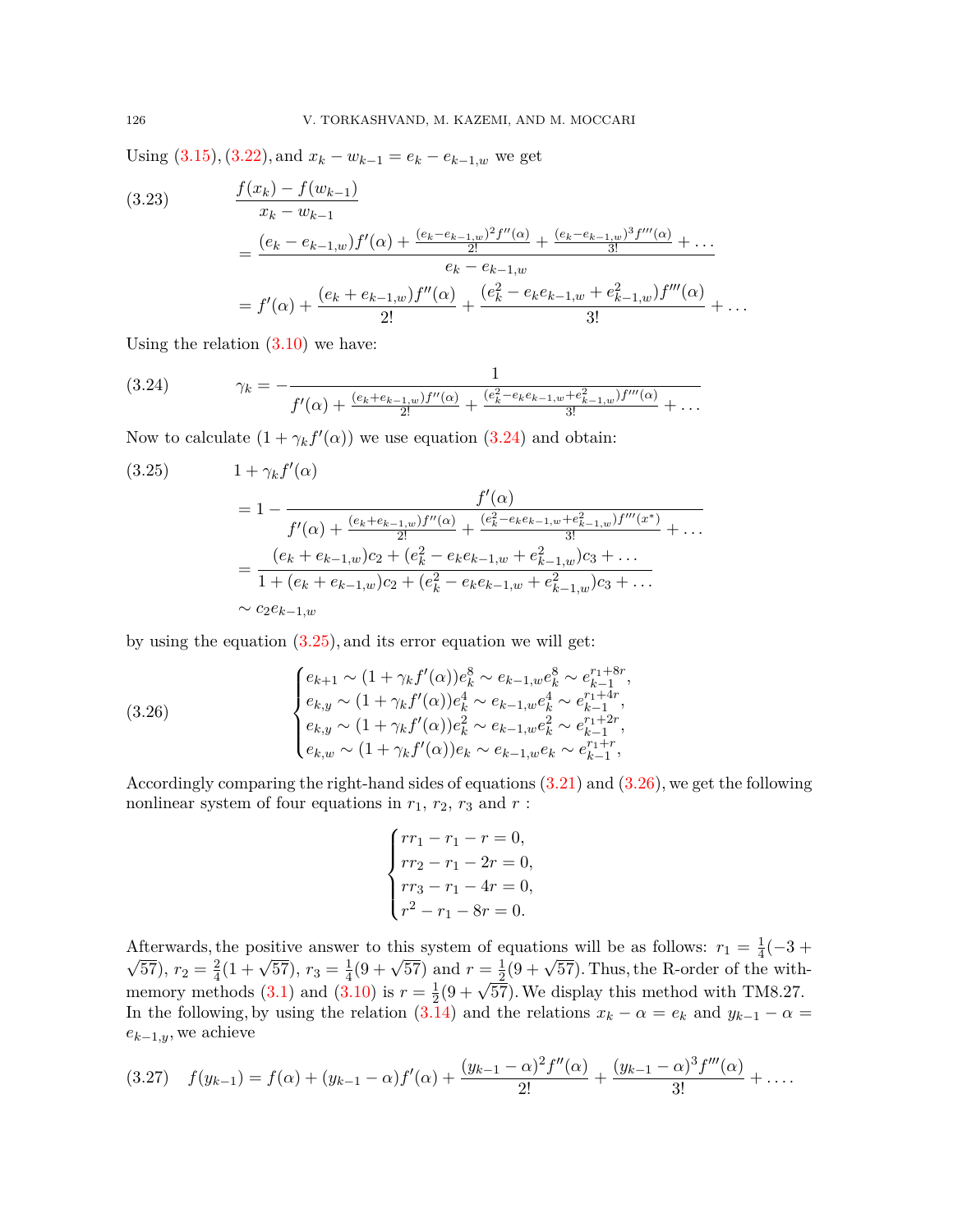Using  $(3.15), (3.27), \text{and } x_k - y_{k-1} = e_k - e_{k-1,y}$  $(3.15), (3.27), \text{and } x_k - y_{k-1} = e_k - e_{k-1,y}$  $(3.15), (3.27), \text{and } x_k - y_{k-1} = e_k - e_{k-1,y}$  $(3.15), (3.27), \text{and } x_k - y_{k-1} = e_k - e_{k-1,y}$  $(3.15), (3.27), \text{and } x_k - y_{k-1} = e_k - e_{k-1,y}$  we get

$$
(3.28) \qquad \frac{f(x_k) - f(y_{k-1})}{x_k - y_{k-1}} \\
= \frac{(e_k - e_{k-1,y})f'(\alpha) + \frac{(e_k - e_{k-1,y})^2 f''(\alpha)}{2!} + \frac{(e_k - e_{k-1,y})^3 f'''(\alpha)}{3!} + \dots}{e_k - e_{k-1,y}} \\
= f'(\alpha) + \frac{(e_k + e_{k-1,y})f''(\alpha)}{2!} + \frac{(e_k^2 - e_k e_{k-1,y} + e_{k-1,y}^2)f'''(\alpha)}{3!} + \dots
$$

Using the relation  $(3.11)$  $(3.11)$  $(3.11)$  we have:

<span id="page-8-0"></span>
$$
(3.29) \t\t \gamma_k = -\frac{1}{f'(\alpha) + \frac{(e_k + e_{k-1,y})f''(\alpha)}{2!} + \frac{(e_k^2 - e_k e_{k-1,y} + e_{k-1,y}^2)f'''(\alpha)}{3!} + \dots}
$$

Now to calculate  $(1 + \gamma_k f'(\alpha))$  using equation [\(3.29\)](#page-8-0) we have:

<span id="page-8-1"></span>
$$
(3.30) \t 1 + \gamma_k f'(\alpha)
$$
  
= 1 - 
$$
\frac{f'(\alpha)}{f'(\alpha) + \frac{(e_k + e_{k-1,y})f''(\alpha)}{2!} + \frac{(e_k^2 - e_k e_{k-1,y} + e_{k-1,y}^2)f'''(\alpha)}{3!} + \dots}
$$
  
= 
$$
\frac{(e_k + e_{k-1,y})c_2 + (e_k^2 - e_k e_{k-1,y} + e_{k-1,y}^2)c_3 + \dots}{1 + (e_k + e_{k-1,y})c_2 + (e_k^2 - e_k e_{k-1,y} + e_{k-1,y}^2)c_3 + \dots}
$$
  

$$
\sim c_2 e_{k-1,y}
$$

by using the equation  $(3.30)$ , and its error equation we will get:

(3.31) 
$$
\begin{cases} e_{k+1} \sim (1 + \gamma_k f'(\alpha)) e_k^8 \sim e_{k-1,y} e_k^8 \sim e_{k-1}^{r_2+8r}, \\ e_{k,z} \sim (1 + \gamma_k f'(\alpha)) e_k^4 \sim e_{k-1,y} e_k^4 \sim e_{k-1}^{r_2+4r}, \\ e_{k,y} \sim (1 + \gamma_k f'(\alpha)) e_k^2 \sim e_{k-1,y} e_k^2 \sim e_{k-1}^{r_2+2r}, \\ e_{k,w} \sim (1 + \gamma_k f'(\alpha)) e_k \sim e_{k-1,y} e_k \sim e_{k-1}^{r_2+r}, \end{cases}
$$

Accordingly, comparing the right-hand side of equations ([3.21](#page-6-2)) and ([3.31](#page-8-2)), we get the following nonlinear system of four equations in  $r_1$ ,  $r_2$ ,  $r_3$ , and  $r$ :

<span id="page-8-2"></span>
$$
\begin{cases}\nrr_1 - r_2 - r = 0, \\
rr_2 - r_2 - 2r = 0, \\
rr_3 - r_3 - 4r = 0, \\
r^2 - r_2 - 8r = 0.\n\end{cases}
$$

Therefore, non-trivial solution of this system of equations is given by  $r_1 = \frac{1}{4}$  $\frac{1}{4}(-3+\sqrt{65}), r_2 =$ 1  $\frac{1}{4}(1+\sqrt{65})$ ,  $r_3 = \frac{1}{4}$  $\frac{1}{4}(9 + \sqrt{65})$  and  $r = \frac{1}{2}$  $\frac{1}{2}(9 + \sqrt{65})$ . Thus, the R-order of the with-memory methods [\(3.1](#page-4-0)) and ([3.11\)](#page-5-5) is  $r = \frac{1}{2}$  $\frac{1}{2}(9+\sqrt{57})$ . We show this method with TM8.53.

To prove the fourth-part of  $(3.1)$  $(3.1)$  similar to the previous cases, we will do the following, using the relations  $x_k - \alpha = e_k$  and  $z_{k-1} - \alpha = e_{k-1,z}$ , and also the relation ([3.14](#page-5-1)) we have:

<span id="page-8-3"></span>
$$
(3.32) \quad f(z_{k-1}) = f(\alpha) + (z_{k-1} - \alpha)f'(\alpha) + \frac{(z_{k-1} - \alpha)^2 f''(\alpha)}{2!} + \frac{(z_{k-1} - \alpha)^3 f'''(\alpha)}{3!} + \dots
$$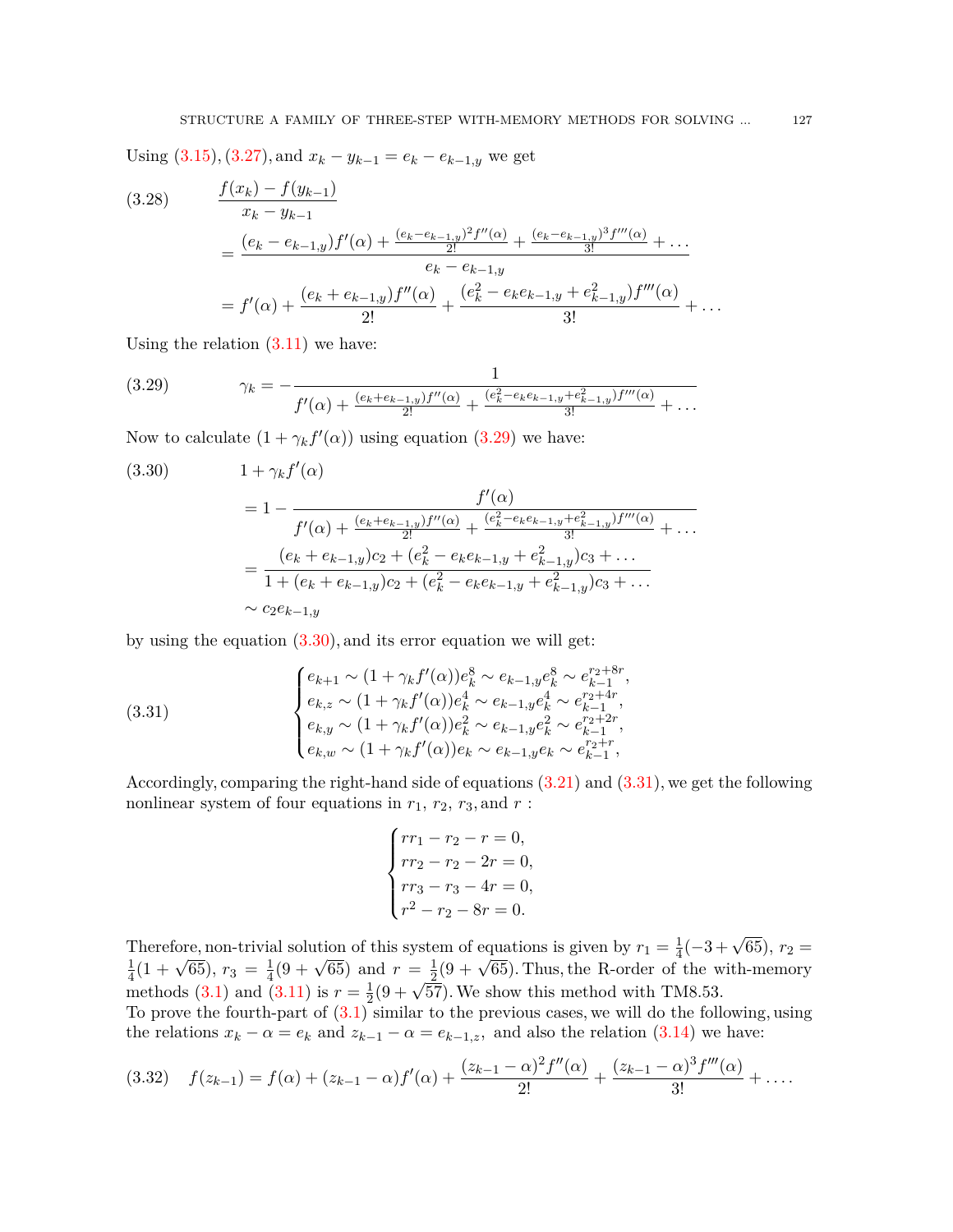Using  $(3.15), (3.32),$  $(3.15), (3.32),$  $(3.15), (3.32),$  $(3.15), (3.32),$  $(3.15), (3.32),$  and  $x_k - z_{k-1} = e_k - e_{k-1,z}$  we get

$$
(3.33) \qquad \frac{f(x_k) - f(z_{k-1})}{x_k - z_{k-1}} \\
= \frac{(e_k - e_{k-1,z})f'(\alpha) + \frac{(e_k - e_{k-1,z})^2 f''(\alpha)}{2!} + \frac{(e_k - e_{k-1,z})^3 f'''(\alpha)}{3!} + \dots}{e_k - e_{k-1,z}} \\
= f'(\alpha) + \frac{(e_k + e_{k-1,z})f''(\alpha)}{2!} + \frac{(e_k^2 - e_k e_{k-1,z} + e_{k-1,z}^2)f'''(\alpha)}{3!} + \dots
$$

Using the relation  $(3.12)$  $(3.12)$  $(3.12)$  we have:

<span id="page-9-0"></span>(3.34) 
$$
\gamma_k = -\frac{1}{f'(\alpha) + \frac{(e_k + e_{k-1,z})f''(\alpha)}{2!} + \frac{(e_k^2 - e_k e_{k-1,z} + e_{k-1,z}^2)f'''(\alpha)}{3!} + \dots}
$$

Now to calculate  $(1 + \gamma_k f'(\alpha))$  using equation [\(3.34\)](#page-9-0) we have:

<span id="page-9-1"></span>
$$
(3.35) \t 1 + \gamma_k f'(\alpha)
$$
  
= 1 - 
$$
\frac{f'(\alpha)}{f'(\alpha) + \frac{(e_k + e_{k-1,z})f''(\alpha)}{2!} + \frac{(e_k^2 - e_k e_{k-1,z} + e_{k-1,z}^2)f'''(\alpha)}{3!} + \dots}
$$
  
= 
$$
\frac{(e_k + e_{k-1,z})c_2 + (e_k^2 - e_k e_{k-1,z} + e_{k-1,z}^2)c_3 + \dots}{1 + (e_k + e_{k-1,z})c_2 + (e_k^2 - e_k e_{k-1,z} + e_{k-1,z}^2)c_3 + \dots}
$$
  

$$
\sim c_2 e_{k-1,z}
$$

by using the equation [\(3.35\)](#page-9-1), and its error equation we will get:

<span id="page-9-2"></span>(3.36) 
$$
\begin{cases} e_{k+1} \sim (1 + \gamma_k f'(\alpha)) e_k^8 \sim e_{k-1,z} e_k^8 \sim e_{k-1}^{r_3 + 8r}, \\ e_{k,z} \sim (1 + \gamma_k f'(\alpha)) e_k^4 \sim e_{k-1,z} e_k^4 \sim e_{k-1}^{r_3 + 4r}, \\ e_{k,y} \sim (1 + \gamma_k f'(\alpha)) e_k^2 \sim e_{k-1,z} e_k^2 \sim e_{k-1}^{r_3 + r}, \\ e_{k,w} \sim (1 + \gamma_k f'(\alpha)) e_k \sim e_{k-1,z} e_k \sim e_{k-1}^{r_3 + r}, \end{cases}
$$

Proceeding as before, we equate error exponents in two pairs of error relations  $(3.21)$  $(3.21)$  $(3.21)$  and  $(3.36)$  to form the following system of equations in unknown orders  $r_1$ ,  $r_2$ ,  $r_3$  and  $r$ :

(3.37) 
$$
\begin{cases} rr_1 - r_3 - r = 0, \\ rr_2 - r_3 - 2r = 0, \\ rr_3 - r_3 - 4r = 0, \\ r^2 - r_3 - 8r = 0. \end{cases}
$$

Therefore, we get:  $r_1 = \frac{3}{2}$  $\frac{3}{2}, r_2 = \frac{5}{2}$  $\frac{5}{2}$ ,  $r_3 = \frac{9}{2}$  $\frac{9}{2}$  and  $r = 9$ .

We desist from retyping the widely practiced approach in the before and put forward the selfexplained Mathematica code used to supply a way that the proposed family with-memory  $(3.1)$  $(3.1)$  and  $(3.13)$  $(3.13)$  achieves R-order equal 10.2.

$$
ClearAll["Global' *"]
$$
  
\n
$$
A[t_{-}] := InterpolatingPolynomial[\{\{e, fx\}, \{ew, fw\}, \{ey, fy\}, \{e1, fx1\}\}, t]
$$
  
\n
$$
Approximation = -1/A'[e1]//Simplify;
$$
  
\n
$$
fx = fla * (e + c2 * e2 + c3 * e3 + c4 * e4 + c5 * e5 + c6 * e6 + c7 * e7 + c8 * e8);
$$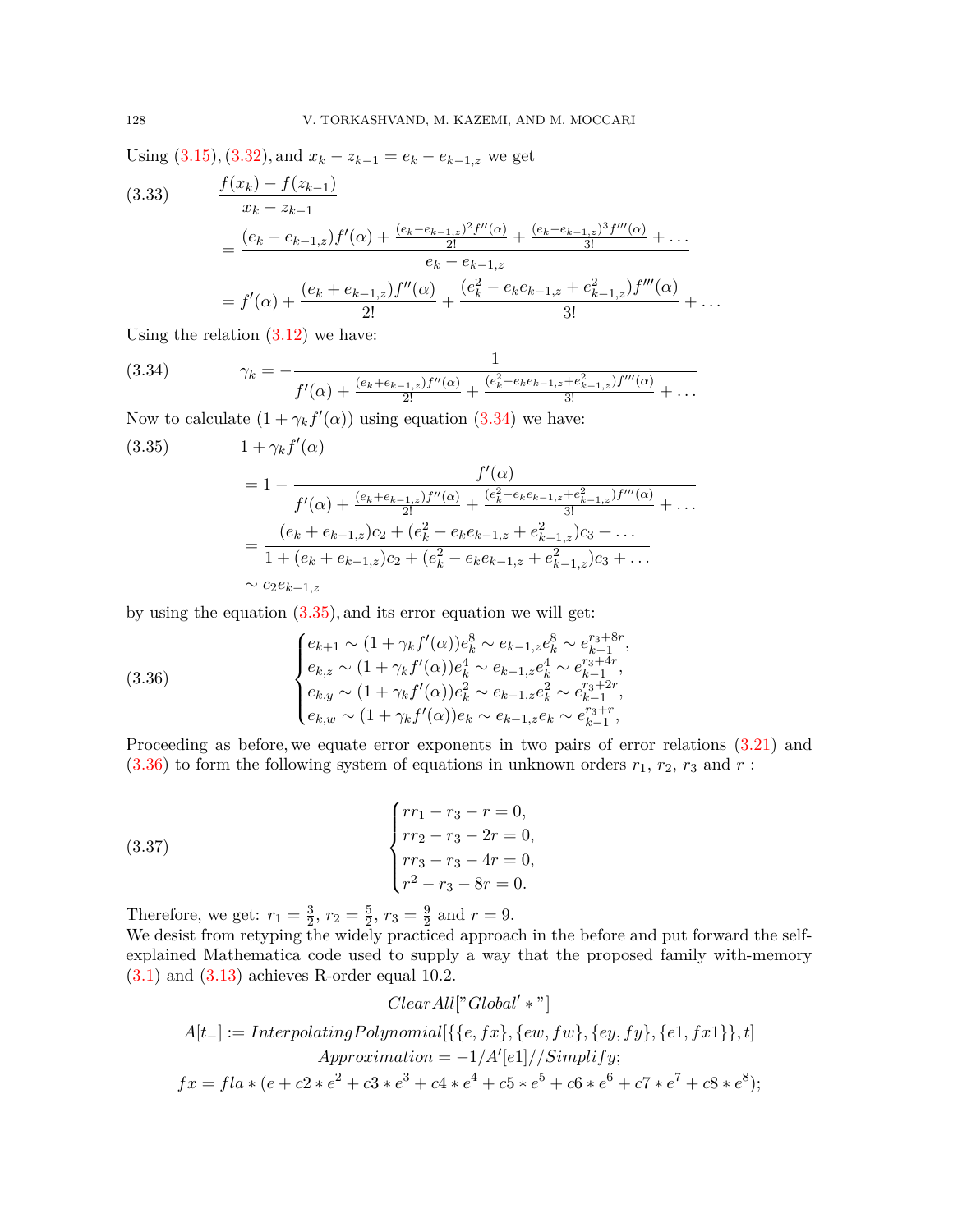$$
fw = fla * (ew + c2 * ew2 + c3 * ew3 + c4 * ew4 + c5 * ew5 + c6 * ew6 + c7 * ew7 + c8 * ew8);
$$
  
\n
$$
fy = fla * (ey + c2 * ey2 + c3 * ey3 + c4 * ey4 + c5 * ey5 + c6 * ey6 + c7 * ey7 + c8 * ey8);
$$
  
\n
$$
fz = fla * (ez + c2 * ez2 + c3 * ez3 + c4 * ez4 + c5 * ez5 + c6 * ez6 + c7 * ez7 + c8 * ez8);
$$
  
\n
$$
fx1 = fla * (e1 + c2 * e12 + c3 * e13 + c4 * e14 + c5 * e15 + c6 * e16 + c7 * e17 + c8 * e18)
$$
  
\n
$$
\beta = Series[Approximation, \{e, 0, 2\}, \{ew, 0, 2\}, \{ey, 0, 2\}, \{e1, 0, 0\}]/Simplify;
$$
  
\n
$$
Collect[Series[+1 + \beta * fla, \{e, 0, 1\}, \{ew, 0, 1\}, \{ey, 0, 1\}, \{ez, 0, 1\}, \{e1, 0, 0\}], \{e, ew, ey, ez, e1\}, Simplify]
$$

which results in

$$
(3.38) \t\t c_5eeweye z
$$

Therefore, one may obtain

<span id="page-10-0"></span>(3.39) 
$$
1 + \gamma_k f'(\alpha) \sim c_5 e_{k-1} e_{k-1,w} e_{k-1,y} e_{k-1,z}
$$

Using Equation  $(3.39)$  $(3.39)$  as well as outputs  $(2.6), (2.7), (2.8)$  $(2.6), (2.7), (2.8)$  $(2.6), (2.7), (2.8)$  $(2.6), (2.7), (2.8)$  $(2.6), (2.7), (2.8)$  $(2.6), (2.7), (2.8)$  $(2.6), (2.7), (2.8)$  and  $(2.9)$  $(2.9)$ , as well as the error equation of the three-step method without-memory in Equation  $(3.1)$  $(3.1)$ , we have:

<span id="page-10-1"></span>
$$
(3.40) \qquad \begin{cases} e_{k+1} \sim (1 + \gamma_k f'(\alpha))^2 e_k^8 \sim (e_{k-1} e_{k-1, w} e_{k-1, y} e_{k-1, z})^2 e_k^8 \sim e_{k-1}^{2(1+r_1+r_2+r_3)+8r}, \\ e_{k, z} \sim (1 + \gamma_k f'(\alpha)) e_k^4 \sim e_{k-1} e_{k-1, w} e_{k-1, y} e_{k-1, z} e_k^4 \sim e_{k-1}^{1+r_1+r_2+r_3+4r}, \\ e_{k, y} \sim (1 + \gamma_k f'(\alpha)) e_k^2 \sim e_{k-1} e_{k-1, w} e_{k-1, y} e_{k-1, z} e_k^2 \sim e_{k-1}^{1+r_1+r_2+r_3+2r}, \\ e_{k, w} \sim (1 + \gamma_k f'(\alpha)) e_k \sim e_{k-1} e_{k-1, w} e_{k-1, y} e_{k-1, z} e_k \sim e_{k-1}^{1+r_1+r_2+r_3+r}, \end{cases}
$$

In a similar way as before, equating exponents of  $e_{k-1}$  in four pairs of error relations [\(3.21\)](#page-6-2) and  $(3.40)$ , we form the following system of equations:

<span id="page-10-2"></span>(3.41) 
$$
\begin{cases} rr_1 - 1 - r_1 - r_2 - r_3 - r = 0, \\ rr_2 - 1 - r_1 - r_2 - r_3 - 2r = 0, \\ rr_3 - 1 - r_1 - r_2 - r_3 - 4r = 0, \\ r^2 - 2(1 + r_1 + r_2 + r_3) - 8r = 0. \end{cases}
$$

The positive solutions of  $(3.41)$  $(3.41)$  are:

(3.42) 
$$
r_1 = \frac{1}{4}(-1 + \sqrt{89}), r_2 = \frac{1}{4}(3 + \sqrt{89}), r_3 = \frac{1}{4}(11 + \sqrt{89}), r = \frac{1}{2}(11 + \sqrt{89}).
$$

3.2. **Two-parameter with-memory method.** In the continuation this section, to construct a three-step method with two new parameter memory, we will do the following. Considering the error of the equation  $(2.11)$  $(2.11)$ , we will find that the convergence order of the proposed method  $(2.10)$  will be eight, if  $1 + \gamma f'(\alpha) \neq 0, \ \beta + c_2 \neq 0.$ Also,

*.*

(3.43) 
$$
\gamma = -\frac{1}{f'(\alpha)}, \ \beta = -c_2 = -\frac{f''(\alpha)}{2f'(\alpha)}
$$

Then the error equation of method [\(2.10\)](#page-3-1) will be greater than eight. However, the values of  $f'(\alpha)$  and  $f''(\alpha)$  are not available in practice and such acceleration is not possible. Instead of that, we could use approximations

(3.44) 
$$
f'(\alpha) \approx \bar{f}'(\alpha), \ f''(\alpha) \approx \bar{f}''(\alpha),
$$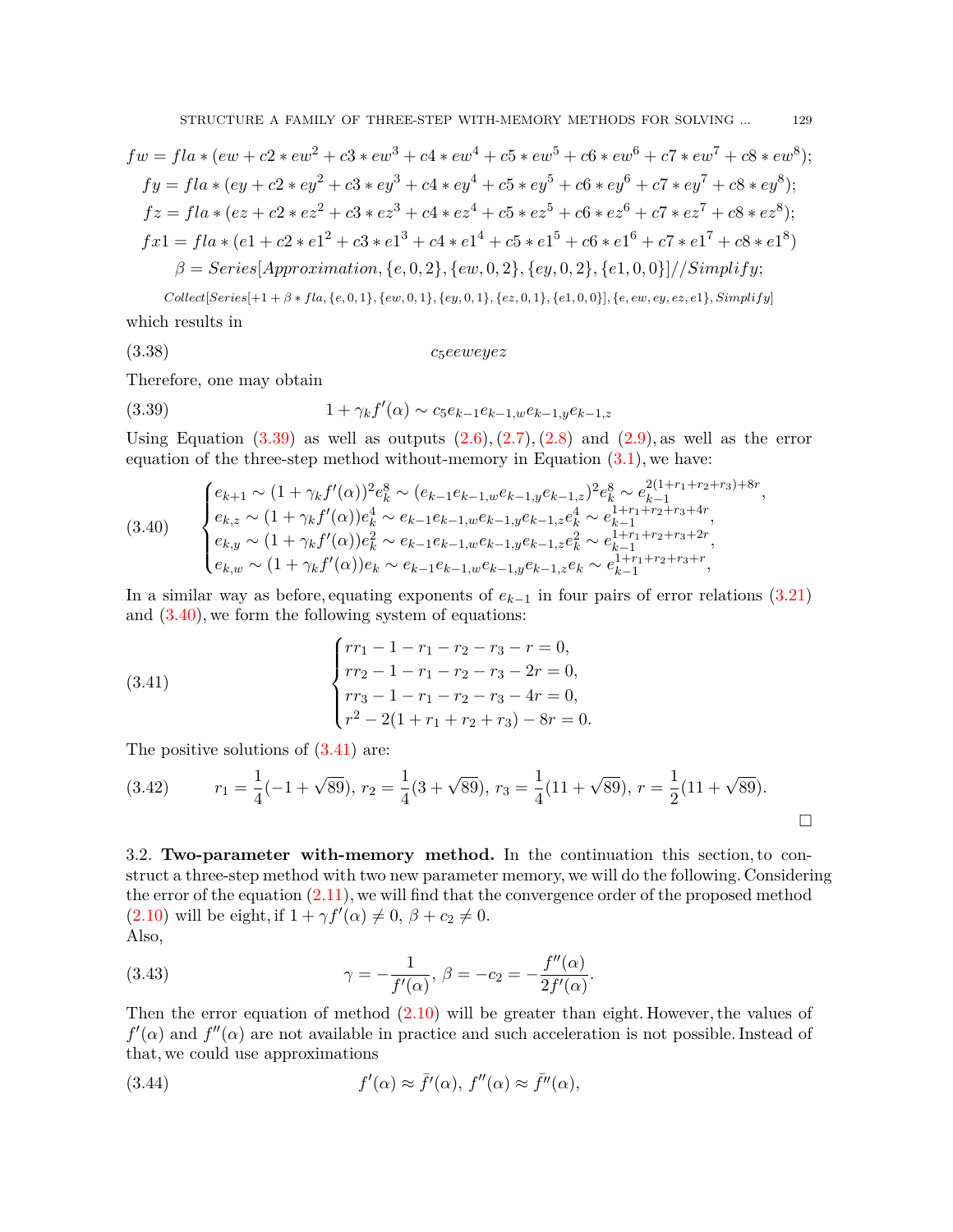calculated by already available information. Therefore, by setting

(3.45) 
$$
\gamma = -\frac{1}{\bar{f}'(\alpha)}, \ \beta = -c_2 = \frac{\bar{f}''(\alpha)}{-2\bar{f}'(\alpha)},
$$

we have increased the convergence order without using any new functional evaluations. Hence, based on the idea of constructing iterative methods with memory, we have:

$$
\gamma = \gamma_k, \, \beta = \beta_k,
$$

so the parameters  $\gamma = \gamma_k$ ,  $\beta = \beta_k$  can be set recursively as follows:

(3.47) 
$$
\gamma_k = -\frac{1}{f'(\alpha)} = -\frac{1}{N'_4(x_k)}, \ \beta_k = \frac{f''(\alpha)}{-2f'(\alpha)} = -\frac{N''_5(w_k)}{2N'_5(w_k)},
$$

where

(3.48) 
$$
\begin{cases} N_4(x_k) = N_4(t; x_k, z_{k-1}, y_{k-1}, w_{k-1}, x_{k-1}), \\ N_5(w_k) = N_5(t; w_k, x_k, z_{k-1}, y_{k-1}, w_{k-1}, x_{k-1}). \end{cases}
$$

In the following, we suggest the with-memory version of the method [\(2.10](#page-3-1)) as follows:

<span id="page-11-0"></span>(3.49) 
$$
\begin{cases} \gamma_k = -\frac{1}{N'_4(x_k)}, \ \beta_k = -\frac{N''_5(w_k)}{2N'_5(w_k)}, \ k = 1, 2, 3, \cdots, \\ y_k = x_k - \frac{f(x_n)}{f[x_k, w_k + \beta_k f(w_k))}, \ w_k = x_k + \gamma_k f(x_k), \ k = 0, 1, 2, \cdots, \\ z_k = y_k - \frac{f[x_k, y_k] - f[y_k, w_k] + f[x_k, w_k]}{f[x_k, y_k]^2} f(y_k), \\ x_{k+1} = \frac{f(x_k)}{f[x_k, z_k] + (f[w_k, x_k, y_k] - f[w_k, x_k, z_k] - f[y_k, x_k, z_k])(x_k - z_k)}.\end{cases}
$$

**Theorem 3.2.** Let the initial approximation  $x_0$  be sufficiently close to the zero  $\alpha$  of  $f(x)$ *, then, the* **R**-order of convergence of the three-point with-memory methods  $(3.49)$  $(3.49)$  is at least  $\frac{1}{2}(13+\sqrt{137})$ 

*Proof.* We have a similar proof to theorem  $(3.1)$  $(3.1)$ :

(3.50) 
$$
\begin{cases} 1 + \gamma_k f'(\alpha) \sim c_5 e_{k-1} e_{k-1,w} e_{k-1,y} e_{k-1,z}, \\ \beta_k + c_k \sim c_5 e_{k-1} e_{k-1,w} e_{k-1,y} e_{k-1,z}, \end{cases}
$$

And,

<span id="page-11-1"></span>
$$
(3.51)
$$
\n
$$
\begin{cases}\ne_{k+1} \sim (1 + \gamma_k f'(\alpha))^2 (\beta_k + c_2)^2 e_k^8 \sim (e_{k-1} e_{k-1,w} e_{k-1,y} e_{k-1,z})^4 e_k^8 \sim e_{k-1}^{4(1+r_1+r_2+r_3)+8r}, \\
e_{k,z} \sim (1 + \gamma_k f'(\alpha)) (\beta_k + c_2) e_k^4 \sim (e_{k-1} e_{k-1,w} e_{k-1,y} e_{k-1,z})^2 e_k^4 \sim e_{k-1}^{2(1+r_1+r_2+r_3)+4r}, \\
e_{k,y} \sim (1 + \gamma_k f'(\alpha)) (\beta_k + c_2) e_k^2 \sim (e_{k-1} e_{k-1,w} e_{k-1,y} e_{k-1,z})^2 e_k^2 \sim e_{k-1}^{1+r_1+r_2+r_3+2r}, \\
e_{k,w} \sim (1 + \gamma_k f'(\alpha)) e_k \sim e_{k-1} e_{k-1,w} e_{k-1,y} e_{k-1,z} e_k \sim e_{k-1}^{1+r_1+r_2+r_3+r},\n\end{cases}
$$

Comparing the exponents of  $e_{k-1}$  in four expressions [\(3.21\)](#page-6-2) and ([3.51](#page-11-1)) of  $e_{k+1}$ ,  $e_{k,z}$ ,  $e_{k,y}$ ,  $e_{k,w}$ , we have four equations in the following system:

(3.52) 
$$
\begin{cases}\nrr_1 - (1 + r_1 + r_2 + r_3) - r = 0, \\
rr_2 - 2(1 + r_1 + r_2 + r_3) - 2r = 0, \\
rr_3 - 2(1 + r_1 + r_2 + r_3) - 4r = 0, \\
r^2 - 4(1 + r_1 + r_2 + r_3) - 8r = 0.\n\end{cases}
$$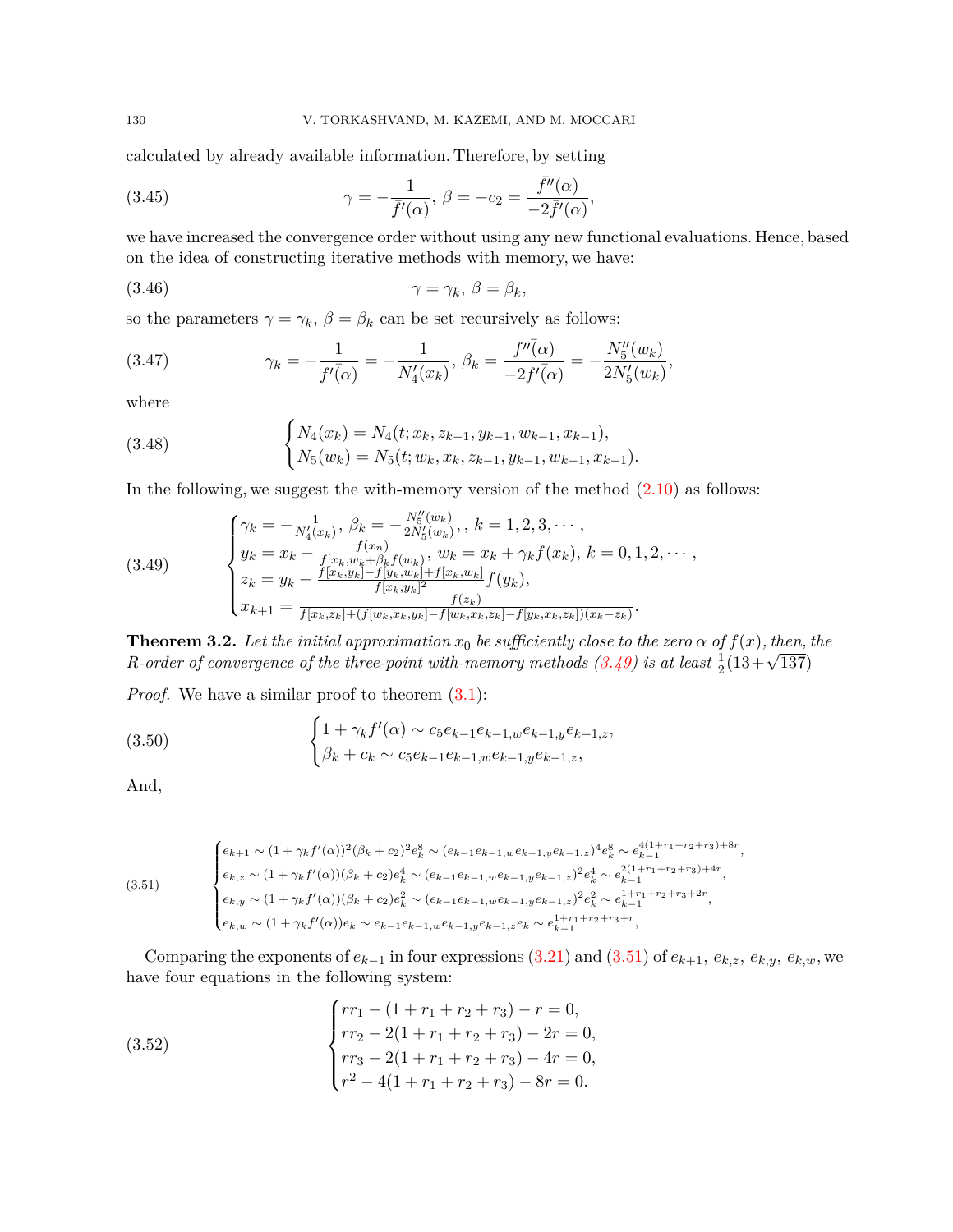The positive answers to the above system are as follows:

$$
(3.53) \qquad r_1 = \frac{1}{8}(5 + \sqrt{137}), \ r_2 = \frac{1}{4}(5 + \sqrt{137}), \ r_3 = \frac{1}{4}(13 + \sqrt{137}), \ r = \frac{1}{2}(11 + \sqrt{137}),
$$

which specifies the R-order of convergence of the derivative-free scheme with memory [\(3.49\)](#page-11-0) is  $r=\frac{1}{2}$ specifies the K-order of convergence of the derivative-free scheme with memory (5.49)<br> $\frac{1}{2}(11 + \sqrt{137})$  (denoted by TM12.3).

**Remark 2:** The R-order of convergence of the three-point with-memory methods **TM8.24, TM8.27, TM8.53, TM9, TM10.2** and TM12.3 are equal to  $4+3\sqrt{2}$ ,  $\frac{1}{2}$  $\frac{1}{2}(9+\sqrt{57}), \frac{1}{2}$  $rac{1}{2}(9 +$ *√*  $\overline{65}$ ),  $\frac{1}{2}$  $\frac{1}{2}(11 + \sqrt{89})$  and  $\frac{1}{2}(11 + \sqrt{137})$ , respectively, therefore their efficiency index are equal to:  $(4 + 3\sqrt{2})^{\frac{1}{4}} = 1.6944, (\frac{1}{2})^{\frac{1}{4}}$  $(\frac{1}{2}(9 + \sqrt{57}))^{\frac{1}{4}} = 1.6961, (\frac{1}{2})$  $\frac{1}{2}(9 + \sqrt{65}))^{\frac{1}{4}} = 1.7090, (\frac{1}{2})$  $\frac{1}{2}(9)^{\frac{1}{4}}$  =  $1.7321, (\frac{1}{2})$  $(\frac{1}{2}(11 + \sqrt{89}))^{\frac{1}{4}} = 1.7879, (13 + \sqrt{137})^{\frac{1}{4}} = 1.8747.$ 

**Remark 3:** Improving R-order of convergence of the three-point with-memory methods TM8.24, TM8.27, TM8.53, TM9, TM10.2, and TM12.3, respectively, are equal to: %3*.*30*,* %3*.*44*,* %6*.*64*,* %12*.*5*,* %27*.*71 and %54*.*40.

For more information on memorization techniques, see references[[12,](#page-17-9) [27](#page-17-10), [28,](#page-17-11) [30\]](#page-18-0).

## 4. Numerical examples

The nonlinear functions used and their exact roots also the initial approximation of the roots are given in Table [\(1\)](#page-12-0). In Table [\(2](#page-13-0)), we will see the improvement of the convergence order of the with-memory methods. The new methods TM8.24, TM8.27, TM8.53, TM9, TM10.2 and TM12.3 are used to solve nonlinear functions  $f_i(x)$  ( $i = 1, 2, 3, 4, 5$ ) and the computation results are compared with other one- two- three- and four-step iterative methods  $(OM [20], KTM$  $(OM [20], KTM$  $(OM [20], KTM$ [\[11\]](#page-17-1), NM [\[19](#page-17-2)], GK [\[9\]](#page-17-3), CLNDM [[3](#page-16-0)], SSSM [\[22](#page-17-7)], LZZM [\[14](#page-17-8)], WM [[30](#page-18-0)], AM [[1](#page-16-1)], TM [\[26\]](#page-17-12), SSSM  $[21]$ , EM  $[8]$  $[8]$  $[8]$ , WLM  $[31]$  $[31]$ , CTVM  $[6]$ , WFM  $[32]$  $[32]$ , LMBSM  $[15]$  $[15]$ , and famous methods: Newton, Steffensen, Secant, Chebyshev, and Halley). Table [\(3\)](#page-13-1) compares the efficiency index of withand without-memory methods. The absolute errors in the first three iterations can show in Tables  $(4)$  $(4)$  and  $(5)$ .

<span id="page-12-0"></span>Nonlinear function  $\vert$  Zero  $\vert$  Initial guess  $f_1(x) = x \log(1 + x \sin(x)) + e^{-1 + x^2 + x \cos(x)} \sin(\pi x) \left[ \alpha = 0 \right]$   $x_0 = 0.5$  $f_2(x) = 1 + \frac{1}{x^4} - \frac{1}{x} - x^2$   $\alpha = 1$  *x*<sub>0</sub> = 1.4  $f_3(x) = (x-2)(x^{10} + x + 2)$   $\alpha = 2$   $x_0 = 2.2$  $f_4(x) = e^{x^3 - x} - \cos(x^2 - 1) + x^3 + 1$   $\alpha = -1 \mid x_0 = -1.6$  $f_5(x) = \log(1 + x^2) + e^{-3x + x^2} + x^2 \sin(x)$   $\alpha = 0$   $x_0 = 0.5$ 

Table 1. Test functions

At the end of this section, it is necessary to mention that the appropriate initial value zero of the equation is subject essential that determines the convergence of repetitive methods of solving nonlinear equations. We have described this topic in Reference [[28\]](#page-17-11).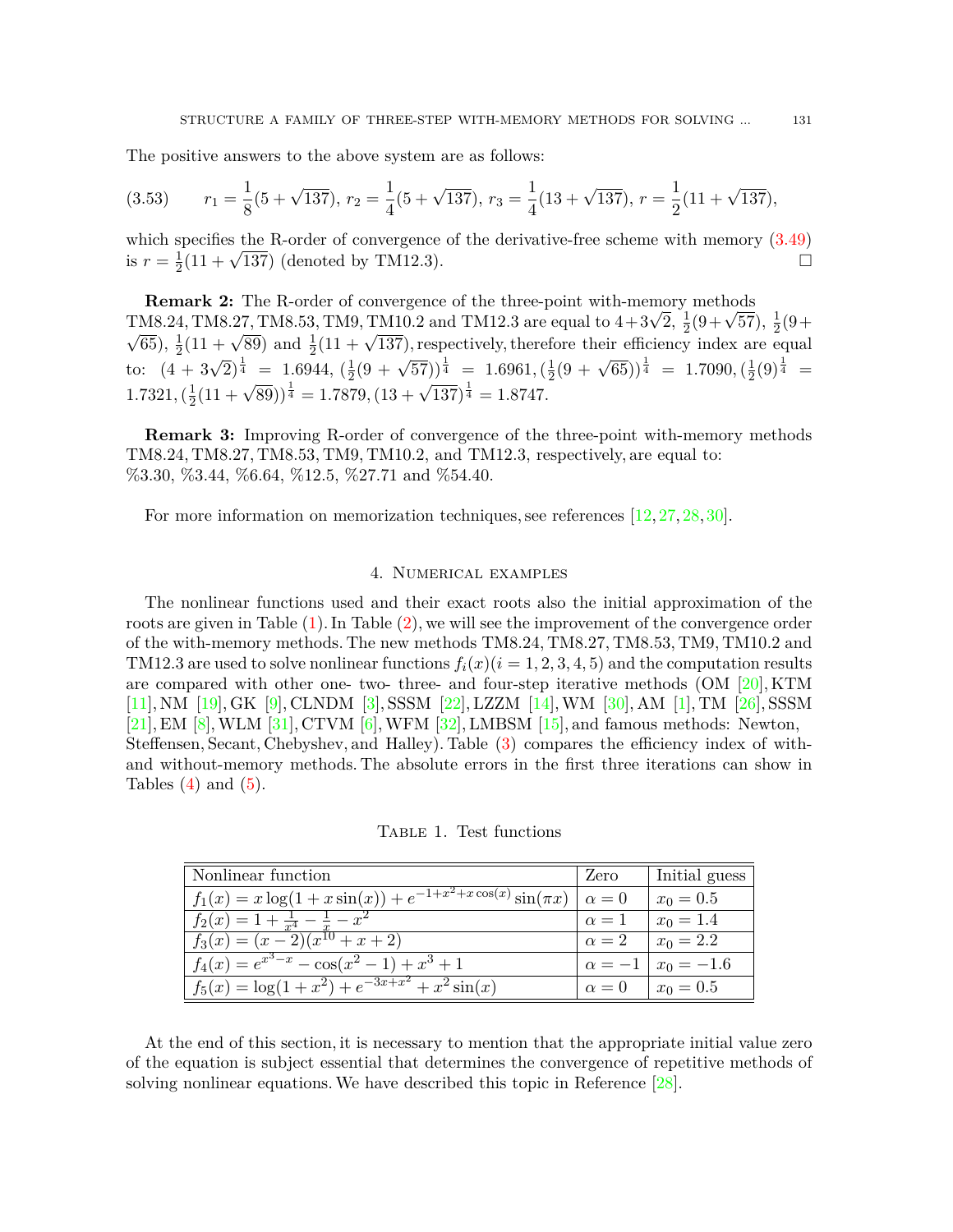| With-memory methods                 | Number of steps | Evaluations    | Optimal Order  | Convergence Order | Percentage of Convergence |
|-------------------------------------|-----------------|----------------|----------------|-------------------|---------------------------|
| NM [19]                             | 3               | 4              | 8              | 10.81525          | %35.19                    |
| TM [26]                             | 1               | $\overline{2}$ | $\overline{2}$ | 2.41421           | %20.71                    |
| $LLMM$ [12]                         | $\overline{2}$  | 3              | 4              | 6.0000            | %50.00                    |
| WM [30]                             | $\overline{2}$  | 3              | 4              | 4.44949           | %11.24                    |
| <b>WM</b> [30]                      | $\overline{2}$  | 3              | 4              | 4.23607           | %5.90                     |
| <b>WFM</b> [32]                     | $\overline{2}$  | 3              | 4              | 4.44949           | %11.24                    |
| LMBSM [15]                          | $\overline{2}$  | 3              | 4              | 6.0000            | %50.00                    |
| TMS.24(3.1), (3.9)                  | 3               | $\overline{4}$ | 8              | 8.24264           | %3.03                     |
| TMS.27(3.1),(3.10)                  | 3               | $\overline{4}$ | 8              | 8.27492           | %3.44                     |
| $TMS.53(3.1)$ <sub>0</sub> $(3.11)$ | 3               | $\overline{4}$ | 8              | 8.53113           | %6.64                     |
| TM9(3.1), (3.12)                    | 3               | 4              | 8              | 9.0000            | %12.5                     |
| TM10.2(3.1),(3.13)                  | 3               | $\overline{4}$ | 8              | 10.21699          | %27.71                    |
| TM12.3,(3.49)                       | 3               | 4              | 8              | 12.35235          | %54.40                    |

<span id="page-13-0"></span>Table 2. Comparison improvement of convergence order the with-memory methods

<span id="page-13-1"></span>Table 3. Comparison efficiency index of with-memory and without-memory methods

| Without-memory methods | Order Convergence | Efficiency Index | with memory methods                     | Order Convergence | Efficiency Index |
|------------------------|-------------------|------------------|-----------------------------------------|-------------------|------------------|
| Newton                 | $\overline{2}$    | 1.4142           | $SSSM$ [21]                             | 12.0000           | 1.8612           |
| Steffensen             | $\overline{2}$    | 1.4142           | $LLMM$ [12]                             | 6.3166            | 1.8485           |
| AM $[1]$               | 3                 | 1.4423           | WM [30]                                 | 4.2361            | 1.6180           |
| OM [20]                | 4                 | 1.5874           | WM [30]                                 | 4.4495            | 1.6448           |
| $SSSM$ [22]            | 16                | 1.7411           | TM [26]                                 | 2.4666            | 1.5703           |
| $LZZM$ [14]            | 4                 | 1.5874           | Secant                                  | 1.6180            | 1.6180           |
| $KTM$ [11]             | 8                 | 1.6818           | $\overline{\text{TM8}}$ .24(3.1), (3.9) | 8.2426            | 1.6944           |
| CLNDM <sub>[3]</sub>   | 4                 | 1.5874           | TMS.27(3.1),(3.10)                      | 8.2749            | 1.6961           |
| TM(2.5)                | 8                 | 1.6818           | TMS.53(3.1), (3.11)                     | 8.5311            | 1.7090           |
| <b>WLM</b> [32]        | 8                 | 1.6818           | TM9(3.1), (3.12)                        | 9.0000            | 1.7321           |
| EM[8]                  | 15                | 1.7188           | $T M 10.2({\bf 3}.1),({\bf 3}.13)$      | 10.2170           | 1.7878           |
| $CTVM$ [6]             | 8                 | 1.6818           | TM12.3(3.49)                            | 12.3524           | 1.8747           |

#### 5. Dynamical Aspects

We have obtained dynamical planes by using the software Mathematica. we have taken a grid of  $500 \times 500$  points in a rectangle  $D = [-5, 5] \times [-5, 5] \subset \mathbb{C}$  and we use these points as *z*<sup>0</sup> and 10*−*<sup>6</sup> as tolerance. In solving a nonlinear equation, we have looked at the fixed points that are zeros of the given nonlinear function. Many multi-point iterative methods have fixedpoints that are not zeros of the function of interest. Thus, it is directorial to investigate the number of inessential fixed points, their location, and their properties. In the family of methods described in this paper, we have chosen the parameters *γ* and *β* to position the extraneous fixed points on or close to the extraordinary axis. We have considered the basin of attraction of the following complex polynomial equation.

(5.1) 
$$
p(z) = z^2 - 1, z = \pm 1.
$$

Basins of attraction for TM8 [\(2.10\)](#page-3-1) has been shown in Figures.1,2,3, and 4. The worst is  $\beta_0 = \gamma_0 = 1$ . The best is  $\beta_0 = \gamma_0 = 0.001$ . It is concluded that the self-accelerator parameters and their value play a role in determining the adsorption region and increasing the degree of convergence of the crystal. You can find more information about the field of basins of attraction root of nonlinear equations in references  $(2, 3, 7, 13, 16, 17, 23, 29)$  $(2, 3, 7, 13, 16, 17, 23, 29)$  $(2, 3, 7, 13, 16, 17, 23, 29)$  $(2, 3, 7, 13, 16, 17, 23, 29)$  $(2, 3, 7, 13, 16, 17, 23, 29)$  $(2, 3, 7, 13, 16, 17, 23, 29)$  $(2, 3, 7, 13, 16, 17, 23, 29)$  $(2, 3, 7, 13, 16, 17, 23, 29)$  $(2, 3, 7, 13, 16, 17, 23, 29)$  $(2, 3, 7, 13, 16, 17, 23, 29)$  $(2, 3, 7, 13, 16, 17, 23, 29)$  $(2, 3, 7, 13, 16, 17, 23, 29)$  $(2, 3, 7, 13, 16, 17, 23, 29)$  $(2, 3, 7, 13, 16, 17, 23, 29)$  $(2, 3, 7, 13, 16, 17, 23, 29)$ .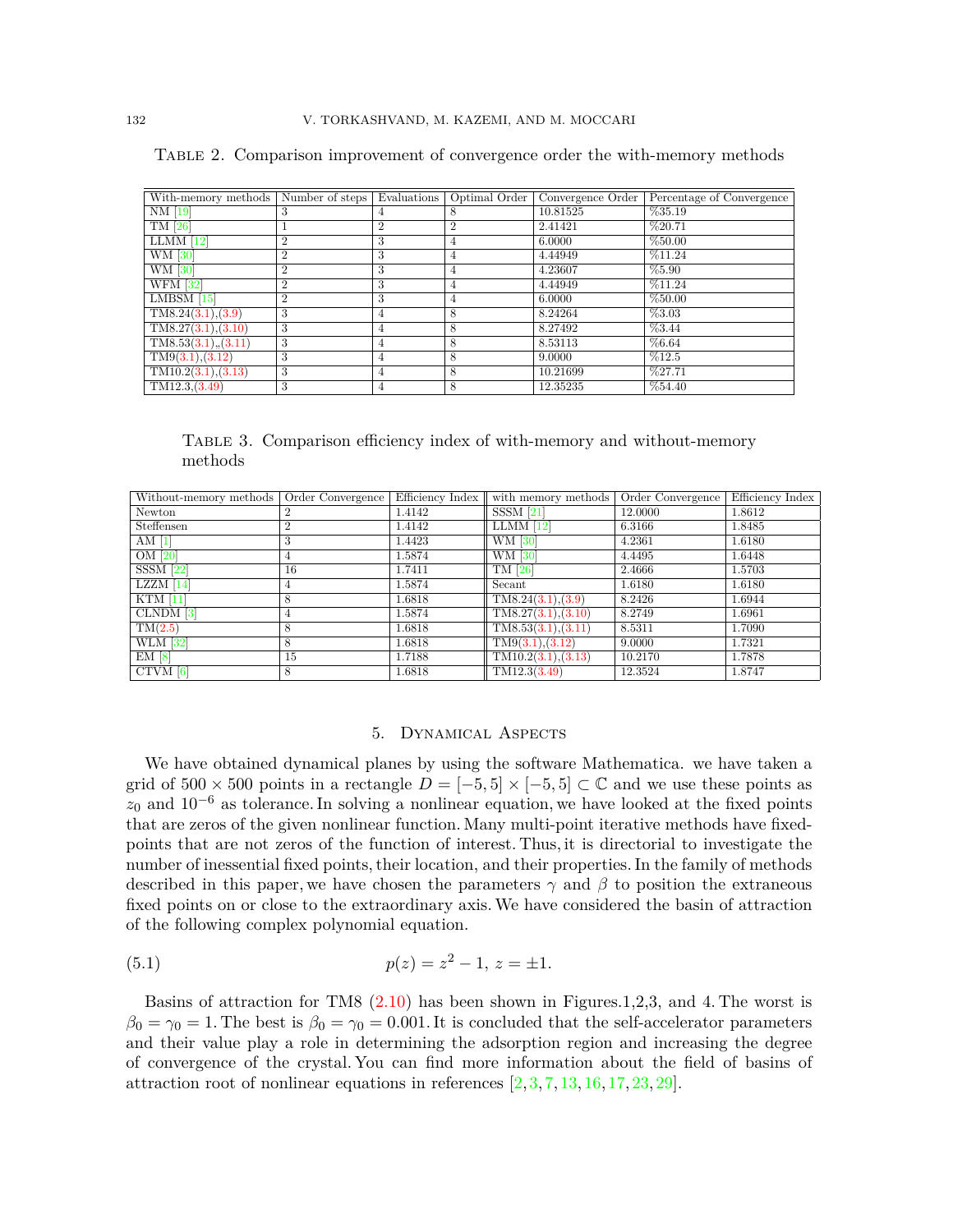<span id="page-14-0"></span>

| $f_1(x) = x \log(1 + x \sin(x)) + e^{-1 + x^2 + x \cos(x)} \sin(\pi x), \ \alpha = 0, x_0 = 0.5$ |                           |                           |                            |                  |        |  |
|--------------------------------------------------------------------------------------------------|---------------------------|---------------------------|----------------------------|------------------|--------|--|
| Methods                                                                                          | $\overline{ x_1-\alpha }$ | $ x_2-\alpha $            | $\overline{ x_3-\alpha }$  | $\overline{COC}$ | EI     |  |
| Newton(1.1)                                                                                      | 0.60000(0)                | 0.15910(0)                | $0.24476(-1)$              | 2.0001           | 1.4143 |  |
| Steffensen(1.4)                                                                                  | 0.60000(0)                | 0.86296(0)                | 0.13768(1)                 | 2.0000           | 1.4142 |  |
| Halley                                                                                           | 0.60000(0)                | 0.33637(0)                | $0.40072(-1)$              | 3.0000           | 1.4423 |  |
| Chebyshev                                                                                        | 0.60000(1)                | 0.12676(1)                | 0.11282(1)                 | 3.0000           | 1.4423 |  |
| AM <sub>1</sub>                                                                                  | 0.60000(0)                | 0.44377(0)                | $0.10028(-2)$              | 3.0000           | 1.4423 |  |
| Secant, $x_0 = 0.3, x_1 = 0.6$                                                                   | 0.60000(0)                | $0.44264(-1)$             | $0.12789(-1)$              | 1.6180           | 1.6180 |  |
| TM [26], $\gamma_0 = 0.1$                                                                        | 0.47811(0)                | $0.56230(-1)$             | $0.12602(-2)$              | 2.4825           | 1.5756 |  |
| TMS.24(3.1), (3.9)                                                                               | $0.33910(-1)$             | $0.15576(-12)$            | $0.41027(-105)$            | 8.2426           | 1.6944 |  |
| TMS.27(3.1), (3.10)                                                                              | $0.33910(-1)$             | $0.11946(-12)$            | $\overline{0.41027(-107)}$ | 8.2747           | 1.6961 |  |
| TMS.53(3.1), (3.11)                                                                              | $0.33910(-1)$             | $0.30180(-12)$            | $0.13489(-106)$            | 8.5311           | 1.7090 |  |
| TM9(3.1), (3.12)                                                                                 | $0.33910(-1)$             | $0.11737(-12)$            | $0.34146(-106)$            | 9.0000           | 1.7321 |  |
| $TM10.2({3.1}), (3.13)$                                                                          | $\overline{0.33910(-1)}$  | $0.14339(-14)$            | $0.40306(-148)$            | 10.2170          | 1.7878 |  |
| $\overline{\text{TM12.3}(3.49)}$                                                                 | $0.16507(-1)$             | $\overline{0.15489(-22)}$ | $0.10427(-273)$            | 12.3524          | 1.8747 |  |
| $f_2(x) = 1 + \frac{1}{x^4} - \frac{1}{x} - x^2$ , $\alpha = 1$ , $x_0 = 1.4$                    |                           |                           |                            |                  |        |  |
| $\overline{\text{Newton}(1.1)}$                                                                  | 0.40000(0)                | $0.66116(-1)$             | $0.75908(-2)$              | 2.0001           | 1.4143 |  |
| Steffensen(1.4)                                                                                  | 0.40000(1)                | 0.40000(1)                | 0.40000(1)                 | 1.0000           | 1.0000 |  |
| AM $[1]$                                                                                         | $\overline{0.40000(0)}$   | $0.69117(-1)$             | $0.84282(-3)$              | 3.0000           | 1.4423 |  |
| $LZZM$ [14]                                                                                      | $0.87539(-1)$             | $0.20673(-2)$             | $0.89168(-9)$              | 4.0000           | 1.5874 |  |
| TM [26], $\gamma_0 = 0.1$                                                                        | $0.60801(-1)$             | $0.28094(-2)$             | $0.12771(-5)$              | 2.4048           | 1.4423 |  |
| TMS.24(3.1), (3.9)                                                                               | $0.50052(-4)$             | $0.11178(-33)$            | $0.41943(-278)$            | 8.2426           | 1.6944 |  |
| TMS.27(3.1), (3.10)                                                                              | $\overline{0.50052(-4)}$  | $0.77706(-34)$            | $0.23325(-280)$            | 8.2749           | 1.6961 |  |
| TMS.53(3.1), (3.11)                                                                              | $0.50052(-4)$             | $0.11600(-34)$            | $0.37309(-296)$            | 8.5311           | 1.7090 |  |
| TM9(3.1), (3.12)                                                                                 | $0.50052(-1)$             | $0.30837(-37)$            | $0.10833(-335)$            | 9.0000           | 1.7321 |  |
| TM10.2(3.1), (3.13)                                                                              | $0.50052(-1)$             | $0.10624(-41)$            | $0.12582(-417)$            | 10.2170          | 1.7878 |  |
| TM12.3(3.49)                                                                                     | $0.16507(-1)$             | $0.15489(-22)$            | $0.10427(-273)$            | 12.3524          | 1.8747 |  |
| $f_3(x) = (x-2)(x^{10} + x + 2), \ \alpha = 2, \ x_0 = 2.2$                                      |                           |                           |                            |                  |        |  |
| Newton(1.1)                                                                                      | 0.20000(0)                | $0.20330(-1)$             | $0.12726(-4)$              | 2.0000           | 1.4142 |  |
| Steffensen(1.4)                                                                                  | 0.20000(0)                | $0.21741(-1)$             | $0.17558(-4)$              | 1.0000           | 1.0000 |  |
| Halley                                                                                           | 0.20000(0)                | $0.94327(-2)$             | $0.17558(-4)$              | 3.0000           | 1.4423 |  |
| Chebyshev                                                                                        | 0.20000(1)                | $0.14081(-1)$             | $0.33350(-5)$              | 3.0000           | 1.4423 |  |
| AM <sub>1</sub>                                                                                  | 0.20000(0)                | 0.17391(0)                | 0.12231(0)                 | 3.0000           | 1.4423 |  |
| Secant, $x_0 = 2.2, x_1 = 1.8$                                                                   | $\overline{0.20000(0)}$   | $0.22996(-3)$             | $0.1032(-4)$               | 1.6180           | 1.6180 |  |
| $LZZM$ <sup>[14]</sup>                                                                           | $0.12577(-2)$             | $0.50726(-13)$            | $0.16115(-54)$             | 4.0000           | 1.5874 |  |
| TMS.24(3.1), (3.9)                                                                               | $0.40786(-4)$             | $0.15491(-44)$            | $0.14452(-466)$            | 8.2428           | 1.6944 |  |
| TMS.27(3.1), (3.10)                                                                              | $0.40786(-4)$             | $0.16012(-42)$            | $0.22551(-368)$            | 8.2747           | 1.6961 |  |
| TMS.53(3.1), (3.11)                                                                              | $0.40786(-4)$             | $0.80705(-48)$            | $0.12398(-423)$            | 8.5311           | 1.7090 |  |
| TM9(3.1), (3.12)                                                                                 | $0.40786(-4)$             | $0.45084(-55)$            | $0.64501(-512)$            | 9.0000           | 1.7321 |  |
| TM10.2(3.1), (3.13)                                                                              | $0.40786(-4)$             | $0.15088(-55)$            | $0.86412(-570)$            | 10.2170          | 1.7878 |  |
| TM12.3(3.49)                                                                                     | $0.25758(-4)$             | $0.10485(-62)$            | $0.20995(-763)$            | 12.3524          | 1.8747 |  |

## 6. Conclusions

In this work, we have developed some with-memory methods based on the Secant method, using the input of self-accelerating parameters into the without-memory three-step method. We have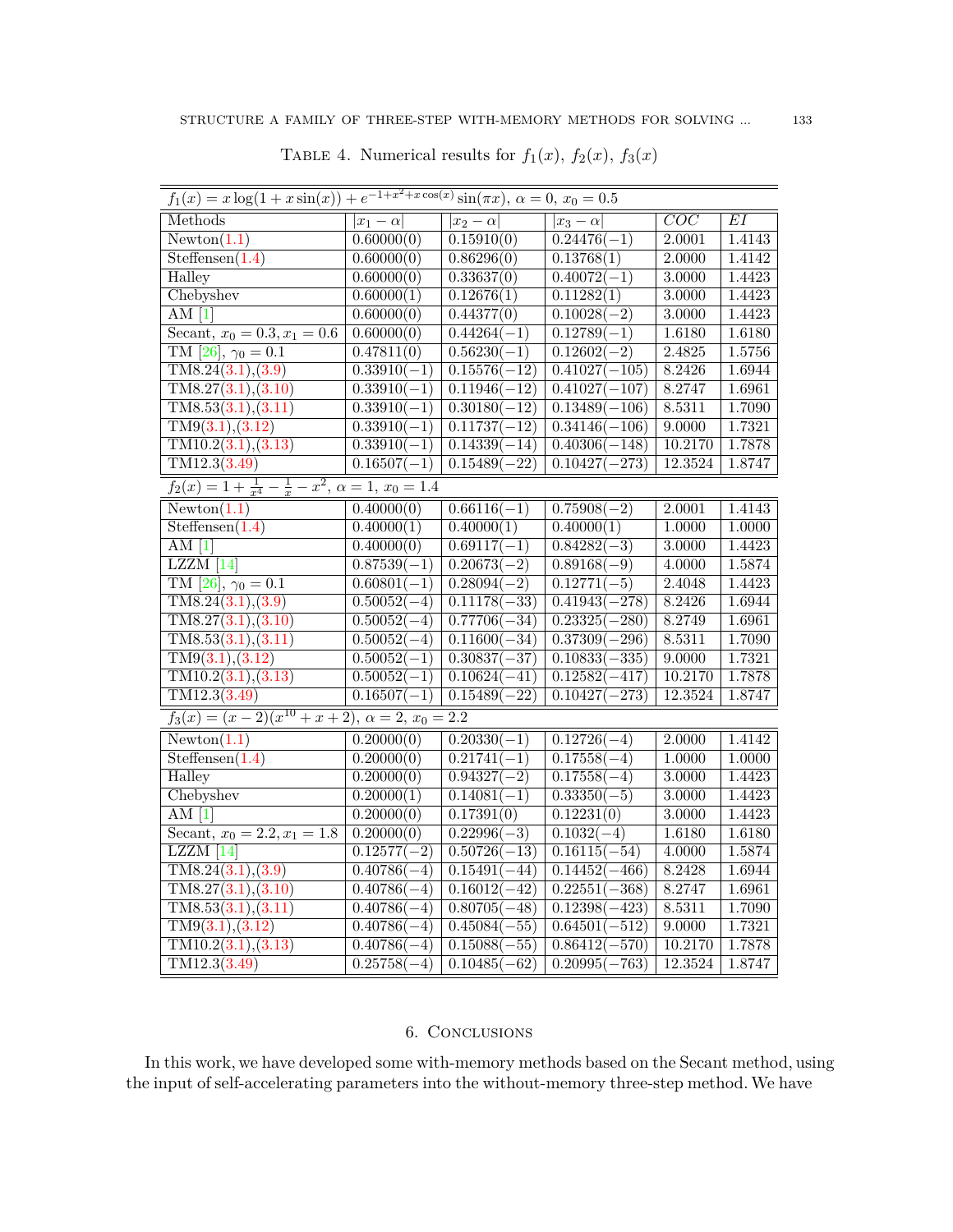## <span id="page-15-0"></span>134 V. TORKASHVAND, M. KAZEMI, AND M. MOCCARI

| $f_4(x) = e^{x^3 - x} - \cos(x^2 - 1) + x^3 + 1, \ \alpha = -1, \ x_0 = -1.6$     |                          |                           |                 |         |        |  |
|-----------------------------------------------------------------------------------|--------------------------|---------------------------|-----------------|---------|--------|--|
| Methods                                                                           | $ x_1-\alpha $           | $ x_2-\alpha $            | $ x_3-\alpha $  | COC     | EI     |  |
| $\overline{\text{Newton}(1.1)}$                                                   | 0.40000(0)               | $0.23283(-1)$             | $0.24513(-3)$   | 2.0000  | 1.4142 |  |
| Steffensen(1.4)                                                                   | 0.40000(0)               | 0.28927(0)                | 0.17698(0)      | 2.0000  | 1.4142 |  |
| Halley                                                                            | 0.40000(0)               | $0.67737(-2)$             | $0.33595(-6)$   | 3.0000  | 1.4423 |  |
| Chebyshev                                                                         | 0.40000(0)               | $0.90712(-2)$             | $0.90621(-6)$   | 3.0000  | 1.4423 |  |
| $\overline{\rm AM~[1]}$                                                           | 0.40000(0)               | $0.11890(-1)$             | $0.19015(-5)$   | 3.0000  | 1.4423 |  |
| Secant, $x_0 = -1.4, x_1 = -1.6$                                                  | 0.60000(0)               | $0.25090(-1)$             | $0.44819(-3)$   | 1.6180  | 1.6180 |  |
| TM [26], $\gamma_0 = 0.1$                                                         | $\overline{0.24592(-1)}$ | $0.92159(-5)$             | $0.35695(-12)$  | 2.4661  | 1.5703 |  |
| $LZZM$ [14]                                                                       | $0.89485(-1)$            | $0.53005(-2)$             | $0.11218(-7)$   | 4.0000  | 1.5874 |  |
| TM8.24(3.1),(3.9)                                                                 | $0.44660(-5)$            | $0.63829(-49)$            | $0.14406(-407)$ | 8.2425  | 1.6944 |  |
| TMS.27(3.1),(3.10)                                                                | $0.44660(-5)$            | $0.30440(-48)$            | $0.33895(-405)$ | 8.2748  | 1.6961 |  |
| TMS.53(3.1), (3.11)                                                               | $0.44660(-5)$            | $0.19465(-49)$            | $0.23696(-427)$ | 8.5311  | 1.7090 |  |
| TM9(3.1), (3.12)                                                                  | $0.44660(-5)$            | $0.1\overline{0838(-52)}$ | $0.34146(-479)$ | 9.0000  | 1.7321 |  |
| TM10.2(3.1),(3.13)                                                                | $0.44660(-5)$            | $0.88716(-57)$            | $0.70671(-574)$ | 10.2170 | 1.7878 |  |
| $\overline{\text{TM12.3}(3.49)}$                                                  | $0.99302(-6)$            | $\overline{0.33067(-74)}$ | $0.24392(-896)$ | 12.3524 | 1.8747 |  |
| $f_5(x) = \log(1 + x^2) + e^{-3x + x^2} + x^2 \sin(x), \ \alpha = 0, \ x_0 = 0.5$ |                          |                           |                 |         |        |  |
| Newton(1.1)                                                                       | 0.60000(0)               | $0.72862(-1)$             | $0.90297(-2)$   | 2.0000  | 1.4142 |  |
| $\overline{\text{Steffensen}(1.4)}$                                               | 0.60000(0)               | 0.11910(0)                | $0.28533(-1)$   | 1.0000  | 1.0000 |  |
| Halley                                                                            | 0.60000(0)               | $0.38834(-1)$             | $0.69430(-4)$   | 3.0000  | 1.4423 |  |
| Chebyshev                                                                         | 0.60000(0)               | $0.19305(-1)$             | $0.19305(-4)$   | 3.0000  | 1.4423 |  |
| Secant, $x_0 = 0.6, x_1 = 1$                                                      | 0.10000(1)               | 0.11743(0)                | $0.34410(-2)$   | 1.6180  | 1.6180 |  |
| AM $[1]$                                                                          | 0.60000(0)               | $0.38735(-1)$             | $0.66592(-4)$   | 3.0000  | 1.4423 |  |
| $LZZM$ [14]                                                                       | $0.36224(-1)$            | $0.22860(-4)$             | $0.14578(-17)$  | 4.0000  | 1.5874 |  |
| TM [26], $\gamma_0 = 0.1$                                                         | $0.80232(-1)$            | $0.26521(-2)$             | $0.20874(-5)$   | 2.4682  | 1.5711 |  |
| TM8.24(3.1),(3.9)                                                                 | $0.19244(-3)$            | $0.31124(-28)$            | $0.16691(-232)$ | 8.2426  | 1.6944 |  |
| TM8.27(3.1),(3.10)                                                                | $0.19244(-3)$            | $0.29873(-29)$            | $0.78490(-252)$ | 8.2749  | 1.6961 |  |
| $\overline{\text{TM8.53}(3.1),(3.11)}$                                            | $0.19244(-3)$            | $0.15919(-29)$            | $0.78490(-252)$ | 8.5311  | 1.7090 |  |
| TM9(3.1), (3.12)                                                                  | $00.19244(-3)$           | $0.33139(-30)$            | $0.53150(-271)$ | 9.0000  | 1.7321 |  |
| TM10.2(3.1),(3.13)                                                                | $0.19244(-3)$            | $0.39326(-34)$            | $0.45281(-341)$ | 10.2170 | 1.7878 |  |
| TM12.3(3.49)                                                                      | $0.45214(-3)$            | $0.\overline{48842(-36)}$ | $0.67076(-432)$ | 12.3524 | 1.8747 |  |

TABLE 5. Numerical results for  $f_4(x)$ ,  $f_5(x)$ 

determined the accelerator parameters based on Secant-like methods. To increase the convergence order, we have approximated the self-accelerating parameters using the available information based on Newton interpolation polynomials. The proposed methods (*TM*8*.*24*, TM*8*.*27*, TM*8*.*53*, TM*9*, TM*10*.*2 and *TM*12*.*3) by order (8*.*24264*,* 8*.*27492*,* 8*.*53113*,* 9*.*00000*,* 10*.*21699 and 12*.*35235) are competitive with previous works and also have efficiency index of 1*.*694*,* 1*.*6961*,* 1*.*7090*,* 1*.*7321*,* 1*.*7878, and 1*.*8747 respectively. The efficiency index and the rate of improvement of the convergence order of the proposed methods are higher than the methods mentioned in references [\[7,](#page-17-17) [12](#page-17-9), [18](#page-17-23), [23–](#page-17-21)[25](#page-17-24)].

## **ACKNOWLEDGMENT**

We would like to thank the suggestions that will improve this work.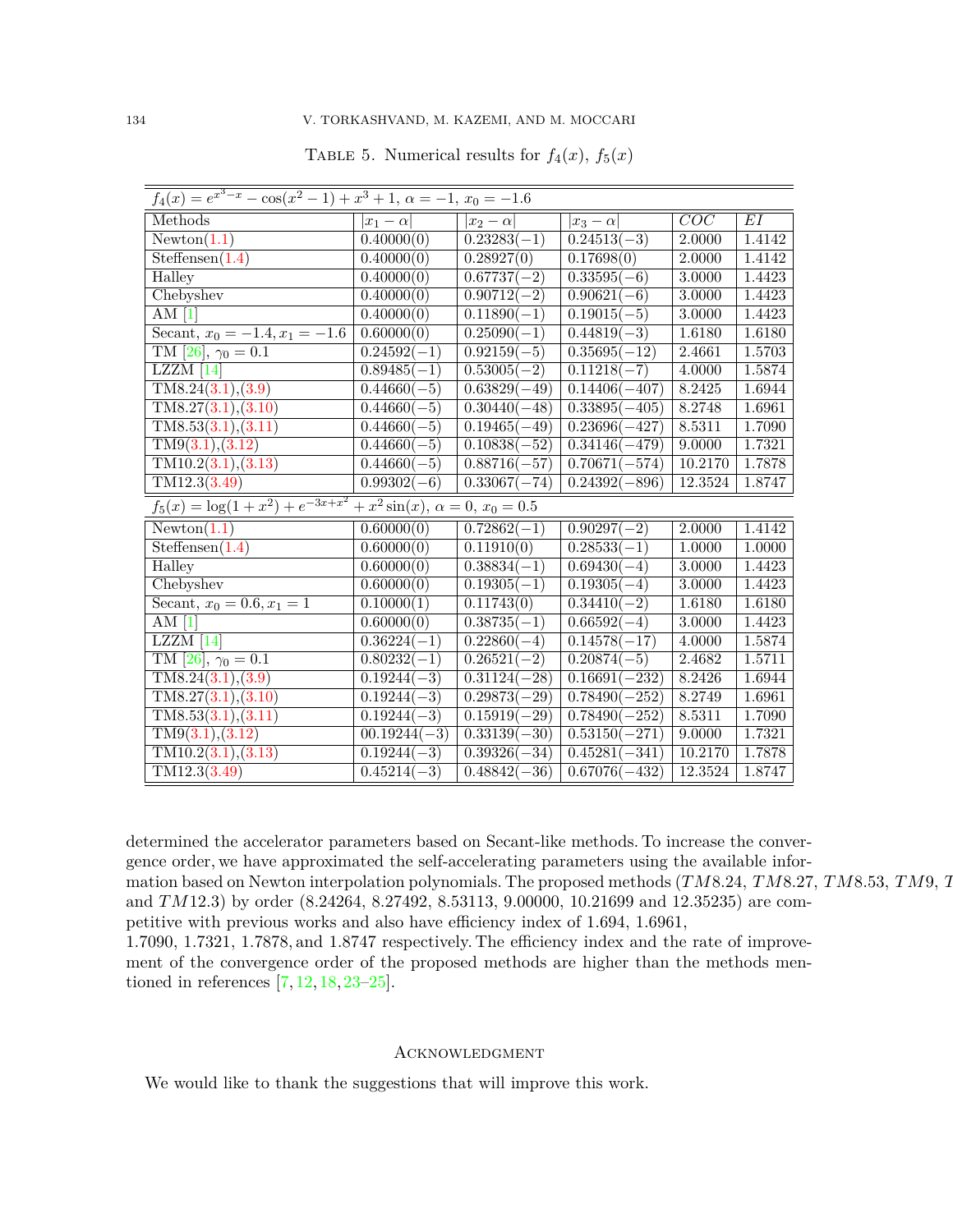

FIGURE 1. Method TM4 [\(1.8](#page-1-0)) for finding the roots of the polynomial  $f(z) = z^2 - 1$ 



FIGURE 2. Method TM4 [\(1.8](#page-1-0)) for finding the roots of the polynomial  $f(z) = z^2 - 1$ 

#### **REFERENCES**

- <span id="page-16-1"></span>[1] S. Abbasbandy, Modified homotopy perturbation method for nonlinear equations and comparison with Adomian decomposition method, Applied Mathematics and Computation, **172** (1), 431-438, 2006.
- <span id="page-16-2"></span>[2] S. Amat, S. Busquier, S. Plaza, Review of some iterative root-finding methods from a dynamical point of view, **10**, 3-35, 2004.
- <span id="page-16-0"></span>[3] C. Chun, M. Y. Lee, B. Neta, J. Dzunic, On optimal fourth-order iterative methods free from second derivative and their dynamics, Applied Mathematics and Computation, **218**, 6427-6438, 2012.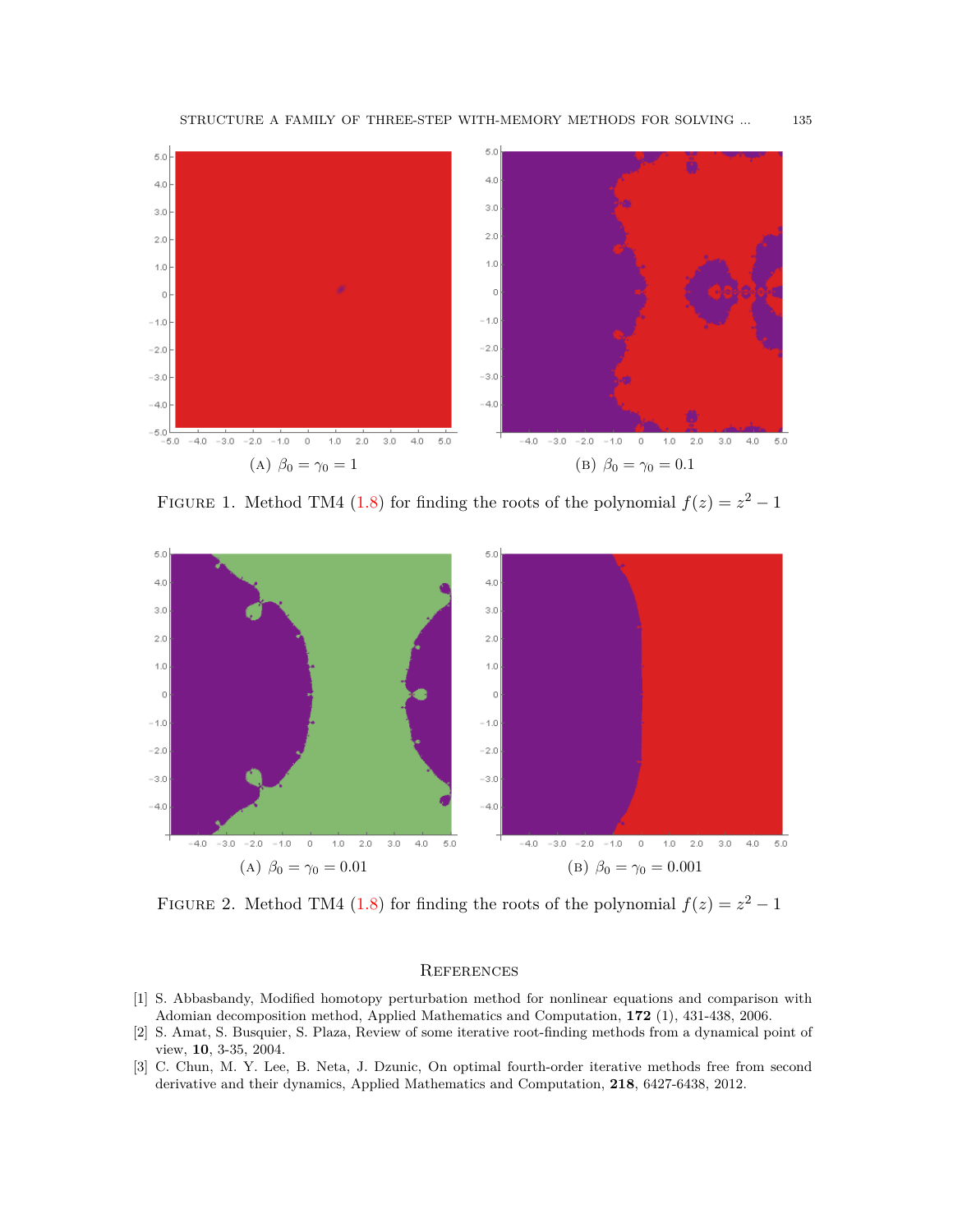- <span id="page-17-5"></span>[4] A. Cordero Barbero, J. L. Hueso Pagoaga, E. Martinez Molada, J. R. Torregrosa Sanchez, J.R., A new technique to obtain derivative-free optimal iterative methods for solving nonlinear equations, Journal of Computational and Applied Mathematics. **252**, 95-102, 2013.
- <span id="page-17-6"></span>[5] A. Cordero Barbero, M. Fardi, M. Ghasemi, J. R. Torregrosa Sanchez, Accelerated iterative methods for finding solutions of nonlinear equations and their dynamical behavior, Calcolo. **51**(1), 17-30, 2014.
- <span id="page-17-15"></span>[6] A. Cordero, J.R. Torregrosa, M.P. Vassileva, A family of modified Ostrowski's methods with optimal eighth order of convergence, Applied mathematics letters **24** (12), 2082-2086, 2011.
- <span id="page-17-17"></span>[7] P.A. Delshad, T. Lotfi, On the local convergence of Kung-Traub's two-point method and its dynamics, Applications of Mathematics **65** (4), 379-406, 2020.
- <span id="page-17-14"></span>[8] T. Eftekhari, An Efficient Class of Multipoint Root-Solvers With and Without Memory for Nonlinear Equations, Acta Mathematica Vietnamica, **41** (2), 299-311, 2016.
- <span id="page-17-3"></span>[9] Y. H. Geum, Y. I. Kim, A biparametric family of four-step sixteenth-order root-finding methods with the optimal efficiency index, Applied Mathematics Letters, **24**, 1336-1342, 2011.
- <span id="page-17-4"></span>[10] M. Kansal, V. Kanwar, S. Bhatia, New modifications of Hansen-Patrick's family with optimal fourth and eighth orders of convergence, Applied Mathematics and Computation, 269, 507-519, 2015.
- <span id="page-17-1"></span>[11] H. T. Kung, J. F. Traub, Optimal order of one-point and multipoint iteration, Journal of the ACM (JACM), **21**, 643-651, 1974.
- <span id="page-17-9"></span>[12] M. J. Lalehchini, T. Lotfi, K. Mahdiani, On Developing an Adaptive Free-Derivative Kung and Traub's Method with Memory, Journal of Mathematical Extension, **14**(3), 221-241, 2020.
- <span id="page-17-18"></span>[13] S.D. Lee, Y.I. Kim, B. Neta, An optimal family of eighth-order simple-root finders with weight functions dependent on function-to-function ratios and their dynamics underlying extraneous fixed points, Journal of Computational and Applied Mathematics, **317**, 31-54, 2017.
- <span id="page-17-8"></span>[14] Z. Liu, Q. Zheng, P. Zhao, A variant of Steffensen's method of fourth-order convergence and its applications, Applied Mathematics and Computation, **216**, 1978-1983, 2010.
- <span id="page-17-16"></span>[15] T. Lotfi, K. Mahdiani, P. Bakhtiari, F. Soleymani, Constructing two-step iterative methods with and without memory, Computational Mathematics and Mathematical Physics, **55**( 2), 183-193, 2015.
- <span id="page-17-19"></span>[16] T. Lotfi,S. Sharifi, M. Salimi, S. Siegmund, A new class of three-point methods with optimal convergence order eight and its dynamic, Numerical Algorithms, **68**(2), 261-288, 2015.
- <span id="page-17-20"></span>[17] A.A Magrenan, A new tool to study real dynamics: the convergence plane, Applied Mathematics and Computation **248**, 215-224, 2014.
- <span id="page-17-23"></span>[18] A.A Magrenan, A. Cordero, J.M. Gutierrez, J.R. Torregrosa, Real qualitative behavior of a fourth-order family of iterative methods by using the convergence plane, Mathematics and Computers in Simulation **105**, 49-61, 2014.
- <span id="page-17-2"></span>[19] B. Neta, A new family of higher order methods for solving equations, International Journal of Computer Mathematics, **14**(2), 191-195, 1983.
- <span id="page-17-0"></span>[20] A. M. Ostrowski, Solution of Equations and Systems of Equations, Academic Press, New York, 1960.
- <span id="page-17-13"></span>[21] S. Sharifi, S. Siegmund, M. Salimi, Solving nonlinear equations by a derivative-free form of the King's family with memory, Calcolo, **53** (2), 201-215, 2016.
- <span id="page-17-7"></span>[22] S. Soleymani, S. Shateyi, H. Salmani, Computing Simple Roots by an Optimal Sixteenth-Order Class, Journal of Applied Mathematics, 1-13, 2012.
- <span id="page-17-21"></span>[23] F. Soleymani, D.K.R. Babajee, T. Lotfi, On a numerical technique for finding multiple zeros and its dynamic, Journal of the Egyptian Mathematical Society **21**(3), 346-353, 2013.
- [24] F. Soleymani, Optimal fourth-order iterative methods free from derivative , Miskolc Mathematical Notes, **12**(2), 255-264
- <span id="page-17-24"></span>[25] O. Said Solaiman, I. Hashim, Optimal Eighth-Order Solver for Nonlinear Equations with Applications in Chemical Engineering, Intelligent Automation and Soft Computing **27**(2),379-390, 2021.
- <span id="page-17-12"></span>[26] J. T. Traub, Iterative Methods for the Solution of Equations, 1964, Prentice-Hall, Englewood Cliffs, New Jersey.
- <span id="page-17-10"></span>[27] V. Torkashvand, M. Kazemi, On an Efficient Family with Memory with High Order of Convergence for Solving Nonlinear Equations, International Journal Industrial Mathematics, **12**(2), 209-224, 2020.
- <span id="page-17-11"></span>[28] V. Torkashvand, T. Lotfi, M. A. Fariborzi Araghi, A new family of adaptive methods with memory for solving nonlinear equations, Mathematical Sciences, **13**, 1-20, 2019.
- <span id="page-17-22"></span>[29] H. Veiseh, T. Lotfi, T. Allahviranloo, *A study on the local convergence and dynamics of the two-step and derivative-free Kung-Traub's method*, Computational and Applied Mathematics, **3**(37), 2428-2444, 2018.